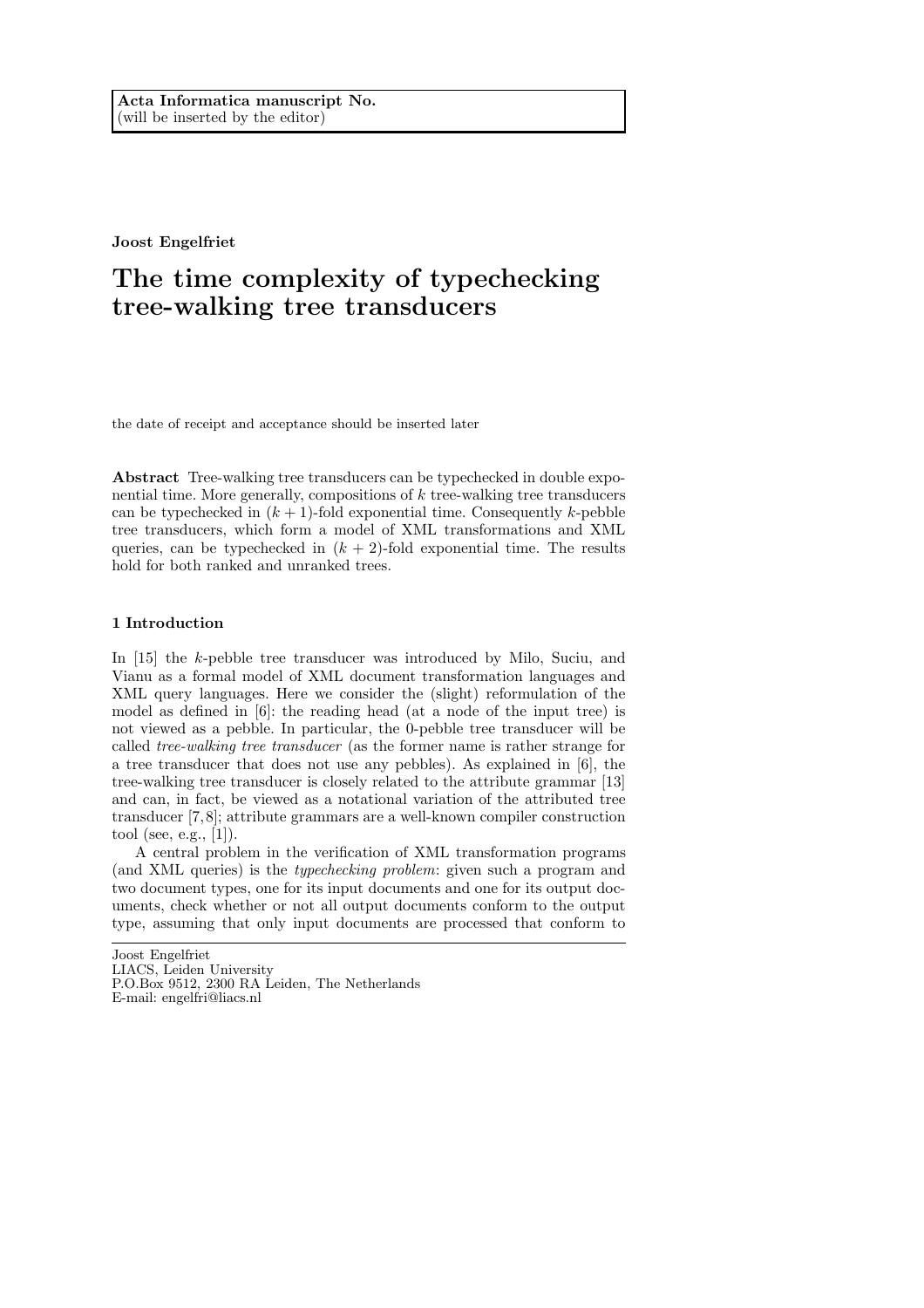the input type. Modelling XML documents as trees, we adopt (as in [15]) the regular tree languages as type formalism, and the regular tree grammars as document type definitions (DTDs). Modelling XML transformation programs as tree transducers from a certain class  $C$ , the typechecking problem is formalized as follows: given a transducer  $M$  from the class  $C$  and two regular tree grammars that generate tree languages (i.e., types)  $L_{\text{in}}$  and  $L_{\text{out}}$ , check whether or not  $\tau_M(L_{\rm in}) \subseteq L_{\rm out}$ . Here  $\tau_M$  denotes the tree transformation realized by M; in general  $\tau_M$  is a binary relation, due to the nondeterminism of  $M$  (which means that an input document may be translated into any number of output documents). As shown in [15], the typechecking problem is closely related to the inverse type inference problem: given a transducer M from the class  $C$  and a regular tree grammar that generates a tree language  $L'_{\text{out}}$ , construct a regular tree grammar generating the set  $L'_{\text{in}}$  of all input trees for which at least one of the output trees conforms to the output type, in other words  $L'_{\text{in}} = \tau_M^{-1}(L'_{\text{out}})$ , where  $\tau_M^{-1}$  is the inverse of the relation  $\tau_M$ . Assuming the inverse type inference problem to be solvable for the class  $C$ , the typechecking problem for  $C$  can be decided by taking  $L'_{\text{out}}$  to be the complement of  $L_{\text{out}}$  and then checking whether or not the intersection of  $L_{\text{in}}$ and  $L'_{\text{in}}$  is empty (which is effective for regular tree languages).

It is shown in [15] that (a variation of) the inverse type inference problem for k-pebble tree transducers is solvable, and hence their typechecking problem is decidable. Unfortunately, as also proved in [15], for varying  $k$  the time complexity of the typechecking problem for k-pebble tree transducers is extremely high: it is non-elementary, i.e., cannot be expressed by an iterated exponential function. The authors observe that "the main source of complexity is the number of pebbles of the transducer". In fact, it seems that for fixed k the time complexity of the algorithm in [15] is  $(k+4)$ -fold iterated exponential. Here we remove two exponentials and show that the problem can be decided in  $(k+2)$ -fold exponential time. This is based on the decomposition of k-pebble tree transducers into a  $(k + 1)$ -fold composition of tree-walking tree transducers, proved in [6], and the fact that the inverse type inference problem for tree-walking tree transducers can be solved in exponential time. The latter fact was proved by Bartha for attributed tree transducers in [2], without mention of the time bound. To solve the inverse type inference problem for a composition of transducers, one can just repeat the inverse type inference algorithm for each of the transducers. Thus, for  $(k + 1)$ -fold compositions of tree-walking tree transducers the inverse type inference problem can be solved in  $(k + 1)$ -fold exponential time; the typechecking problem takes one more exponential, due to the complementation of the output type  $L_{\text{out}}$ .

The results hold both for ranked trees and for unranked forests. They will first be shown for ranked trees, and in the last section (Section 7) for unranked forests by a reduction to the case of ranked trees, using an idea of Perst and Seidl in [17]. After some preliminaries in Section 2, we define the tree-walking tree transducer in Section 3. We also define the k-pebble tree transducer, of which the tree-walking tree transducer is the case  $k = 0$ ; the details of that definition are needed in Section 6 only. In Section 4 a basic case of the inverse type inference problem for tree-walking tree transducers is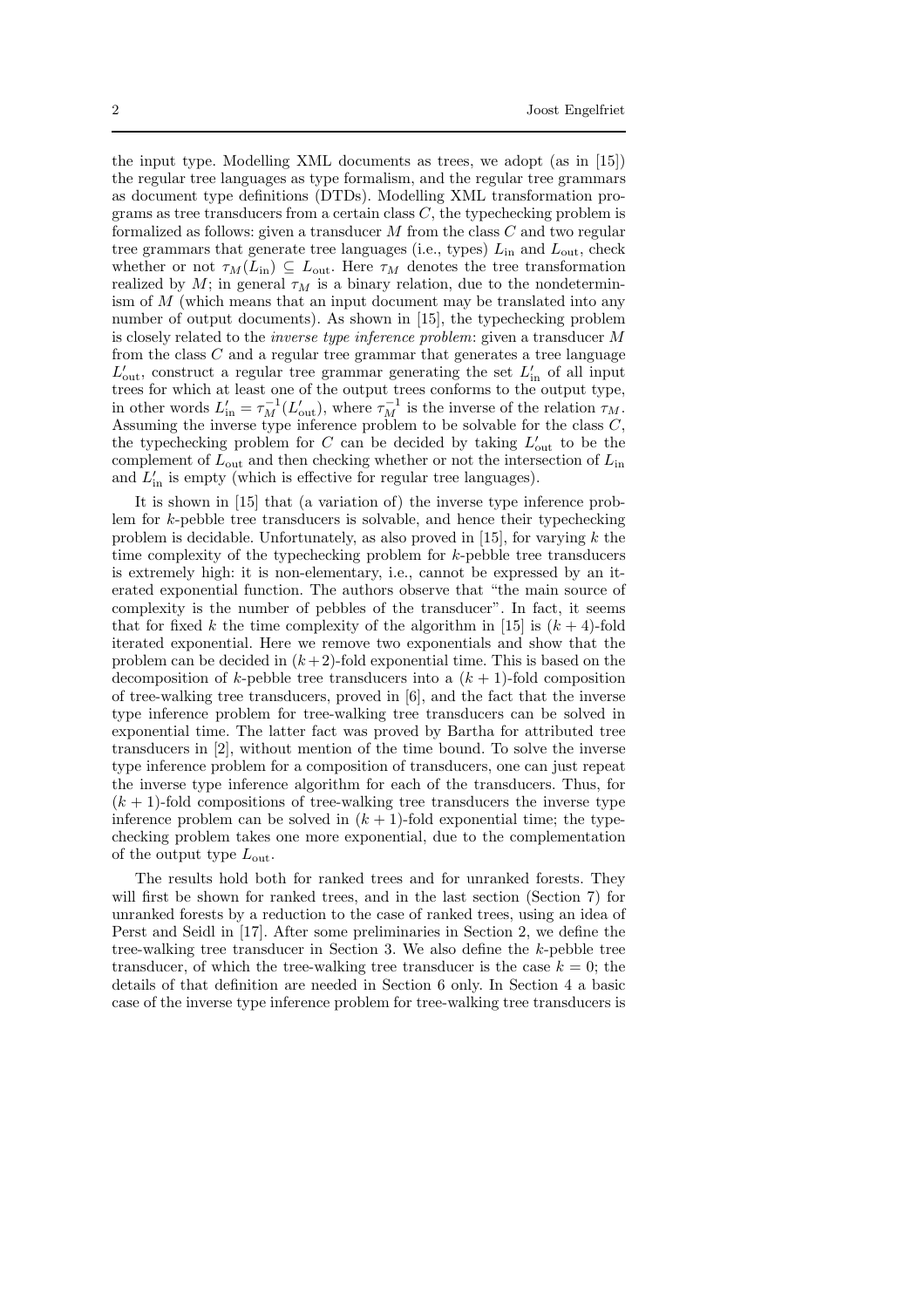considered: the case where the output type  $L'_{\text{out}}$  is unrestricted, i.e., consists of all possible output trees, and thus  $L'_{\text{in}}$  is the domain of the transformation  $\tau_M$ . Section 5 contains the main results. As observed above, for the result on pebble tree transducers we need their decomposition into tree-walking tree transducers; this is sketched in Section 6, which can be skipped by the reader familiar with [6].

The results of this paper were announced in [5].

#### 2 Preliminaries

For  $m, n \in \mathbb{N}$  (with  $\mathbb{N} = \{0, 1, 2, \dots\}$ ),  $[m, n]$  denotes the interval  $\{k \in \mathbb{N}\}\$  $m \leq k \leq n$ ; note that if  $m > n$ , then  $[m, n] = \emptyset$ . For a set A,  $\mathcal{P}(A)$  denotes the set of all subsets of A, and  $#(A)$  denotes its cardinality. For binary relations  $R_1$  and  $R_2$ , their composition is defined as  $R_1 \circ R_2 = \{(x, z) \mid \exists y$ :  $(x, y) \in R_1, (y, z) \in R_2$ .

In all sections except the last, all trees considered are ranked, as is the case in [15,6] (the idea being that XML documents, which are basically unranked forests, can be coded as binary trees in a well-known way). For a ranked alphabet  $\Sigma$  we denote by rank  $\Sigma(\sigma)$  the rank of  $\sigma \in \Sigma$ , and by  $mx_{\Sigma}$  the maximum of all these ranks. The set of all (ranked) trees over  $\Sigma$  is denoted  $T_{\Sigma}$ . For a tree  $s \in T_{\Sigma}$ , root, denotes its root, and for every node u of s, ui denotes the *i*th child of u (if it has one) and  $u\uparrow$  denotes its parent (if it has one). Every node u of s has a child number (which can be "read" by a tree transducer): it equals j (with  $j \in [1, mx_{\Sigma}]$ ) if  $u \neq \text{root}_s$  and  $u = u \uparrow j$  (i.e., u is the j<sup>th</sup> child of its parent), and it equals 0 if  $u = \text{root}_s$ . A descendant of a node  $u$  of s is either  $u$  itself or a descendant of one of its children (and in the latter case it is a proper descendant of  $u$ ). If  $v$  is a descendant of  $u$ , then u is an ancestor of v. A ranked alphabet  $\Sigma$  is binary (monadic) if all its elements have rank 2 or 0 (rank 1 or 0, respectively); the elements of  $T_\Sigma$  are then called binary trees (monadic trees, respectively).

We assume the reader to be familiar with context-free grammars. They will be used for two purposes: first, as a formal model of document types, and second, to define the computations of tree-walking tree transducers (and pebble tree transducers). In both cases we mainly consider a special type of context-free grammar: the regular tree grammar.

For technical convenience we allow a context-free grammar to have a set of initial nonterminals rather than just one. As usual, a context-free grammar is specified as a tuple  $G = (N, T, R, S)$ , where N is the nonterminal alphabet,  $S \subseteq N$  the set of initial nonterminals, T the terminal alphabet (disjoint with  $N$ , and  $R$  the finite set of productions, where each production is of the form  $X \to \zeta$  with  $X \in N$  and  $\zeta \in (N \cup T)^*$ . The language generated by G is  $L(G) = \{w \in T^* \mid S \Rightarrow^* w \text{ for some } S \in S\}$ , where  $\Rightarrow$  is the usual derivation relation. A context-free grammar is said to be forward deterministic if it has exactly one initial nonterminal, and distinct productions have distinct lefthand sides. Note that such a grammar generates at most one string; it will be used to capture determinism of tree-walking tree transducers. A contextfree grammar is backward deterministic if distinct productions have distinct right-hand sides.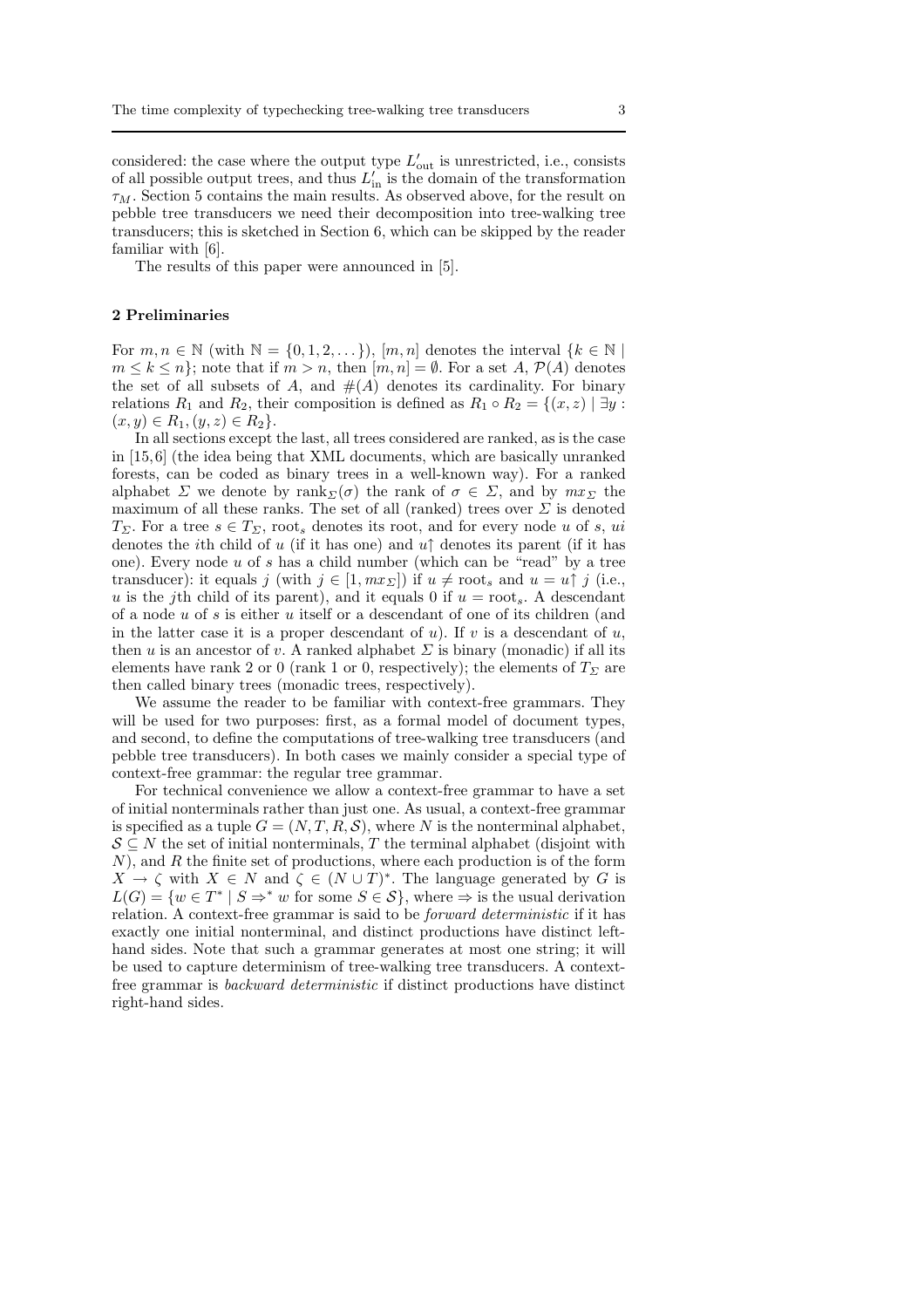As a formal model of DTD (Document Type Definition) we take the regular tree grammar. A regular tree grammar is a context-free grammar  $G = (N, T, R, S)$  such that (1)  $T = \Sigma \cup P$  where  $\Sigma$  is a ranked alphabet and  $\overline{P}$  consists of the comma and the left and right parentheses, and (2) every production is either of the form  $X_0 \to \sigma(X_1, \ldots, X_k)$  with  $X_i \in N$ and  $\sigma \in \Sigma$  of rank k, or of the form  $X_0 \to X_1$  with  $X_i \in N$ . A regular tree grammar generates trees over  $\Sigma$ , i.e.,  $L(G) \subseteq T_{\Sigma}$ . It will be specified as  $G = (N, \Sigma, R, S)$  rather than  $G = (N, T, R, S)$ . A regular tree grammar G without chain rules, i.e., rules of the form  $X_0 \to X_1$ , will also be viewed as a recognizer of the tree language  $L(G)$ . As such, it is called a (bottom-up or topdown) *finite-state tree automaton*. Its nonterminals are then called states, its initial nonterminals are called final or initial states in the bottom-up or topdown case, respectively, and its productions are called transitions. A bottomup finite-state tree automaton is deterministic if it is backward deterministic (as a context-free grammar); it is *total* if for every  $\sigma(X_1, \ldots, X_k)$  it has a production with that right-hand side. A regular tree language is a set of trees that can be generated by a regular tree grammar, or equivalently, recognized by a (total deterministic) bottom-up finite-state tree automaton.

Whenever we discuss the time complexity of an algorithm, the underlying formal model is the multitape Turing machine (though it will never be made explicit). Thus, when the algorithm has a tree grammar or tree transducer  $X$  as input,  $X$  will be encoded as a string, in the usual way, to be written on the input tape of the Turing machine, and the size of  $X$  is the length of that string. However, we deviate in one way from the usual encoding: we assume that for a ranked alphabet  $\Sigma$ , the rank of each symbol is specified in unary notation rather than decimal notation; thus, the size of  $\Sigma$  is  $k \log k + \sum_{\sigma \in \Sigma} \text{rank}_{\Sigma}(\sigma)$  with  $k = \#(\Sigma)$ , instead of the usual  $k \log k + \sum_{\sigma \in \Sigma} \log(\text{rank}_{\Sigma}(\sigma))$ . This is a reasonable assumption because, except in trivial cases, each ranked symbol used in a tree grammar/transducer occurs in a context where it has as many arguments as its rank. Since this holds in particular for regular tree grammars, i.e., for type definitions, the assumption is irrelevant in the case of typechecking. Note that the assumption is vacuous when only binary alphabets  $\Sigma$  are considered; this is usual when modelling XML documents (cf. [15]).

#### 3 Tree-walking tree transducers

A tree-walking tree transducer is a finite state device that translates trees into trees. The reading head of the transducer is a pointer to a node of the input tree, which can be moved along the edges of the tree; in this way the device "walks" on the input tree. In one move, depending on its current state and on the label and child number of the current node, the transducer either does not produce output, or produces one node of the output tree. In the first case, it moves to a neighbor of the current node (or stays where it is), and changes state. In the second case, the transducer spawns  $k$  independent copies of itself, where  $k$  is the rank of the produced output node; each of the copies changes state, independently. In the remaining computation, the ith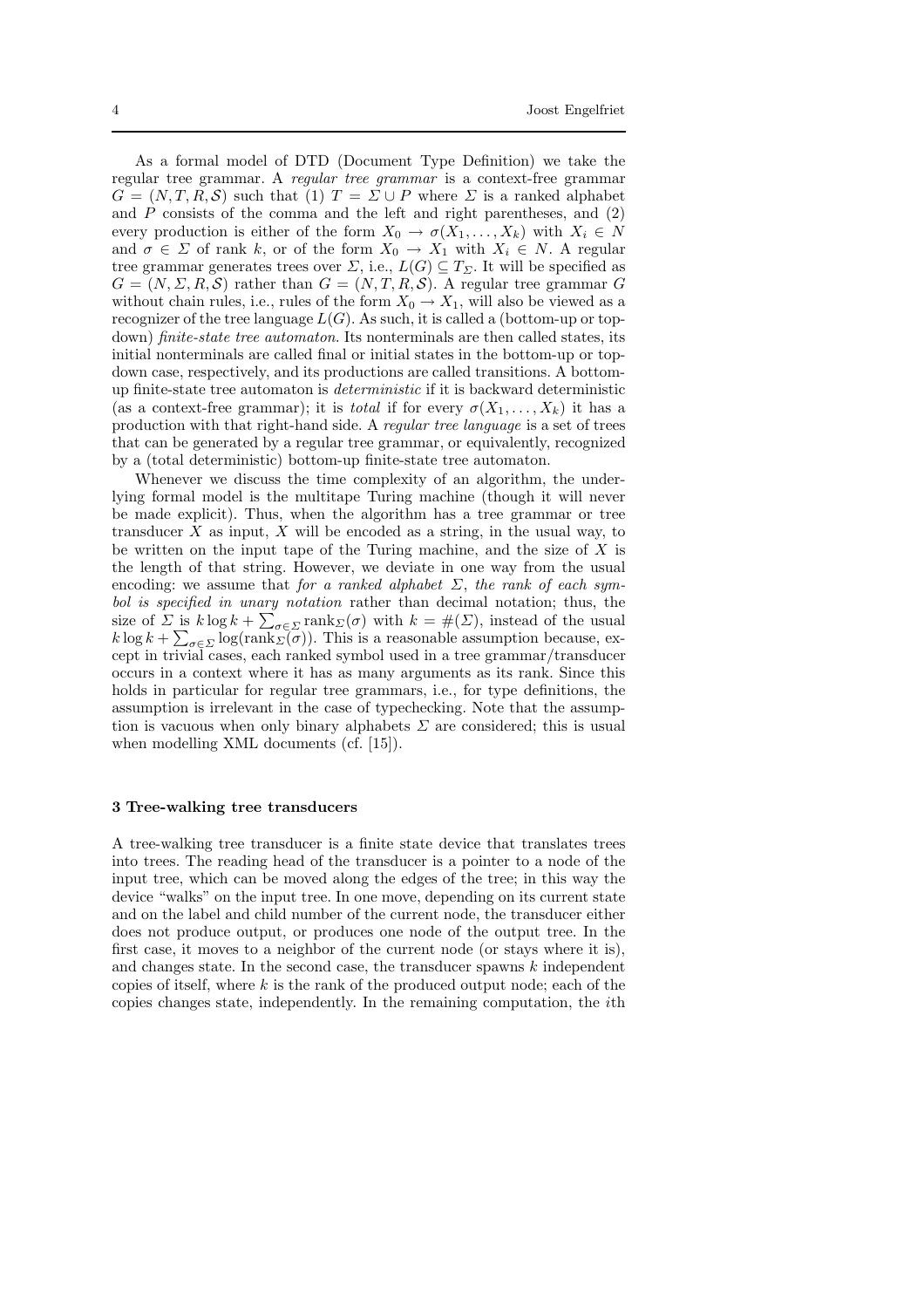copy will produce the ith subtree of the produced output node. Thus, the output tree is generated in a top-down fashion.

Formally, a tree-walking tree transducer (in short, twit) is a tuple  $M =$  $(\Sigma, \Delta, Q, Q_0, R)$ , where  $\Sigma$  and  $\Delta$  are ranked alphabets of input and output symbols, respectively, Q is a finite set of states,  $Q_0 \subseteq Q$  is the set of initial states, and R is a finite set of rules. A rule is of the form  $\langle q, \sigma, j \rangle \rightarrow \zeta$  with  $q \in Q$ ,  $\sigma \in \Sigma$ ,  $j \in [0, mx_{\Sigma}]$ , and  $\zeta$  is of one of the forms

- 1.  $\langle q', \text{stay}\rangle$
- 2.  $\langle \dot{q}', \text{up} \rangle$ , provided  $j \neq 0$
- 3.  $\langle q', \text{down}_i \rangle$  with  $1 \leq i \leq \text{rank}_{\Sigma}(\sigma)$
- 4.  $\delta(\langle q_1,\text{stay}\rangle,\ldots,\langle q_k,\text{stay}\rangle)$

with  $q' \in Q$ ,  $\delta \in \Delta$ ,  $k = \text{rank}_{\Delta}(\delta)$ , and  $q_1, \ldots, q_k \in Q$ .

As discussed at the end of the previous section, the *size of M* is the length of the string that encodes  $M$  in the usual way, with the (unusual) convention that the ranks of input and output symbols are encoded in unary notation. Note that, by this convention, if M has size n, then  $mx_{\Sigma} \leq n$ . Instead of adopting this convention, we could have required the left-hand side of each rule to contain the sequence  $(\text{down}_1, \ldots, \text{down}_m)$  of possible down-instructions, where m is the rank of  $\sigma$ ; this is usual in the case of topdown tree transducers (and macro tree transducers), with down<sub>i</sub> denoted as a variable  $x_i$ .

The twit  $M$  is *deterministic* if it has exactly one initial state, and distinct rules have distinct left-hand sides. It is *total* if for every  $\langle q, \sigma, j \rangle$  it has a rule with that left-hand side.

For every input tree  $s \in T_{\Sigma}$  we define a regular tree grammar  $G_{M,s}$ . As nonterminals it has all pairs  $\langle q, u \rangle$  with  $q \in Q$  and u a node of s. The initial nonterminals are all  $\langle q_0, \text{root}_s \rangle$  with  $q_0 \in Q_0$ , and the terminal ranked alphabet is  $\Delta$ . If  $\langle q, \sigma, j \rangle \rightarrow \zeta$  is a rule of M, then  $G_{M,s}$  has a production  $\langle q, u \rangle \to \zeta'$  for every node u of s with label  $\sigma$  and child number j, where  $\zeta'$ equals

- 1.  $\langle q', u \rangle$
- 2.  $\langle q', u \uparrow \rangle$
- 3.  $\langle \dot{q}', u\dot{\imath} \rangle$
- 4.  $\delta(\langle q_1, u \rangle, \ldots, \langle q_k, u \rangle)$

respectively (according to the possible forms of  $\zeta$  mentioned above). Intuitively, the computations of  $M$  on input s are the (maximal) derivations of the grammar  $G_{M,s}$ . The translation realized by M, denoted  $\tau_M$ , is defined as  $\tau_M = \{(s, t) \in T_\Sigma \times T_\Delta \mid t \in L(G_{M, s})\}$ . Note that if M is deterministic then every  $G_{M,s}$  is forward deterministic, and hence  $\tau_M$  is a (partial) function.

For technical reasons we also need (in the proofs of Lemma 1 and Theorem 1) certain subgrammars of  $G_{M,s}$ . For a node u of input tree  $s \in T_{\Sigma}$  we define the regular tree grammar  $G_{M,s,u}$  to be the same as  $G_{M,s}$  except that its set of productions consists of all productions of  $G_{M,s}$  with left-hand side  $\langle q, v \rangle$  where  $q \in Q$  and v is a descendant of u. Intuitively, the derivations of  $G_{M,s,u}$  that start with some  $\langle q, u \rangle$ , model the computations of M on the subtree of  $s$  with root  $u$ . Note that the right-hand side of a production of  $G_{M,s,u}$  may contain a nonterminal  $\langle q',u\rangle$ .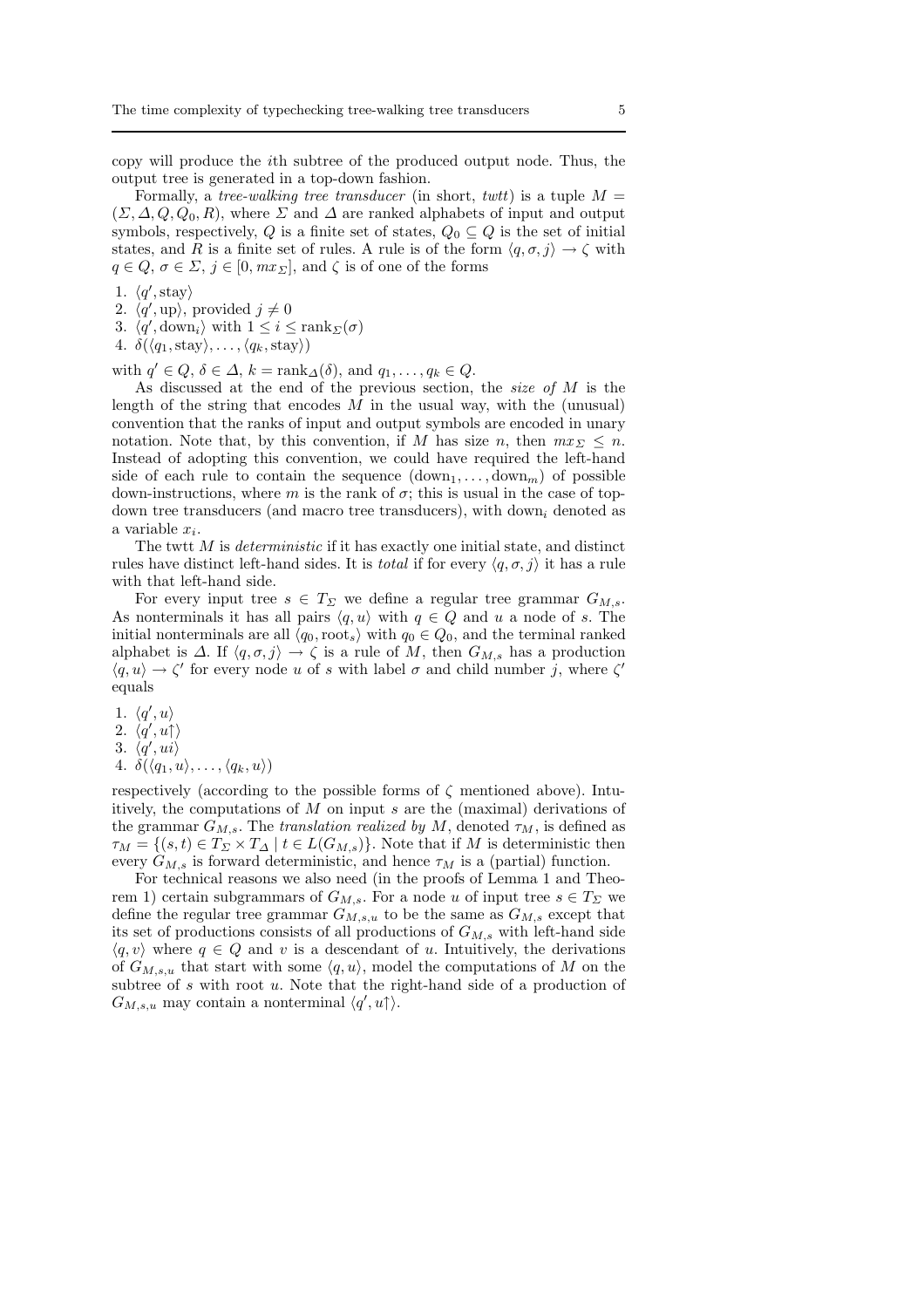When disregarding the output of the twtt, we obtain the *alternating tree*walking automaton (see, e.g., [19, Definition 4.1]). Thus, the domains of the twtt translations are the tree languages recognized by such automata. Formally, an alternating tree-walking automaton is a tuple  $M = (\Sigma, Q, Q_0, R)$ , defined in exactly the same way as a twtt, except that the fourth form of a right-hand side  $\zeta$  is  $\langle q_1, \text{stay}\rangle \cdots \langle q_k, \text{stay}\rangle$  with  $k \in \mathbb{N}$  and  $q_1, \ldots, q_k \in Q$ (note that this makes the first form superfluous). The computations of M are defined analogously to the twit, but here  $G_{M,s}$  is a context-free grammar with empty terminal alphabet (and thus its sentential forms consist of nonterminals only). In the fourth case, the right-hand side  $\zeta'$  of the production of  $G_{M,s}$  is  $\langle q_1, u \rangle \cdots \langle q_k, u \rangle$ . The tree language recognized by M is  $L(M) = \{ s \in T_\Sigma \mid \varepsilon \in L(G_{M,s}) \},$  where  $\varepsilon$  is the empty string.

The k-pebble tree transducer [15] works in the same way as the twtt, but additionally has  $k$  pebbles at its disposal, which it can use to temporarily mark the nodes of the input tree. The pebbles are dropped and lifted in a LIFO fashion: the pebble that was dropped last, must be lifted first (otherwise, typechecking would not be decidable). The transducer can detect how many pebbles are placed on the input tree and which of those are placed on the current node; it can drop or lift pebbles at the current node only.

For completeness sake we now present the formal definition of the pebble tree transducer (following its reformulation in [6]); the details will only be needed in Section 6. For  $k \in \mathbb{N}$ , a k-pebble tree transducer is a tuple  $M =$  $(\Sigma, \Delta, Q, Q_0, R)$ , where the components are as for the twit, but the rules in R are different. A rule is of the form  $\langle q, \sigma, j, b \rangle \rightarrow \zeta$  with  $q, \sigma$ , and j as for the twtt, b is a mapping  $b : [1, l] \rightarrow \{0, 1\}$  for some  $l \in [0, k]$ , and  $\zeta$  is of one of the forms 1–4 as for the twtt or of one of the forms

5.  $\langle q', \text{drop} \rangle$ , provided  $l < k$ 

6.  $\langle q', \text{lift} \rangle$ , provided  $l \geq 1$  and  $b(l) = 1$ .

For  $s \in T_{\Sigma}$ , the nonterminals of the regular tree grammar  $G_{M,s}$  are all triples  $\langle q, u, \pi \rangle$  where q and u are the same as for the twitt and  $\pi$  is a mapping  $\pi : [1, l] \to N_s$  for some  $l \in [0, k]$ , with  $N_s$  denoting the set of nodes of s. Intuitively,  $\pi$  is a stack of l pebbles, that are placed on nodes of the input tree, the other  $k - l$  pebbles being unused; l is the top of the stack, i.e.,  $\pi(l)$  is the position of the pebble that was dropped last. The initial nonterminals are all  $\langle q_0, \text{root}_s, \emptyset \rangle$  with  $q_0 \in Q_0$  and  $\emptyset$  is the empty mapping (which is the unique mapping  $[1, 0] \to N_s$ ). If  $\langle q, \sigma, j, b \rangle \to \zeta$  is a rule of M with  $b : [1, l] \to \{0, 1\},$ then  $G_{M,s}$  has a production  $\langle q, u, \pi \rangle \to \zeta'$  for every node u of s with label  $\sigma$ and child number j, and every  $\pi : [1, l] \to N_s$  such that  $b(m) = 1$  if and only if  $\pi(m) = u$  (for all  $m \in [1, l]$ ), and  $\zeta'$  equals

5. 
$$
\langle q', u, \pi \cup \{(l+1, u)\}\rangle
$$

6. 
$$
\langle q', u, \pi \setminus \{(l, u)\}\rangle
$$

respectively; in cases 1–4,  $\zeta'$  is obtained from the one of the twtt by adding  $\pi$ to all nonterminals (because the pebbles are unchanged in these cases; note that in the fourth case the pebble stack is copied). The translation realized by  $M$  is defined as for the twit.

Note that the 0-pebble tree transducer is just the twtt (disregarding the b's and  $\pi$ 's, which are all the empty mapping). Note also that by definition,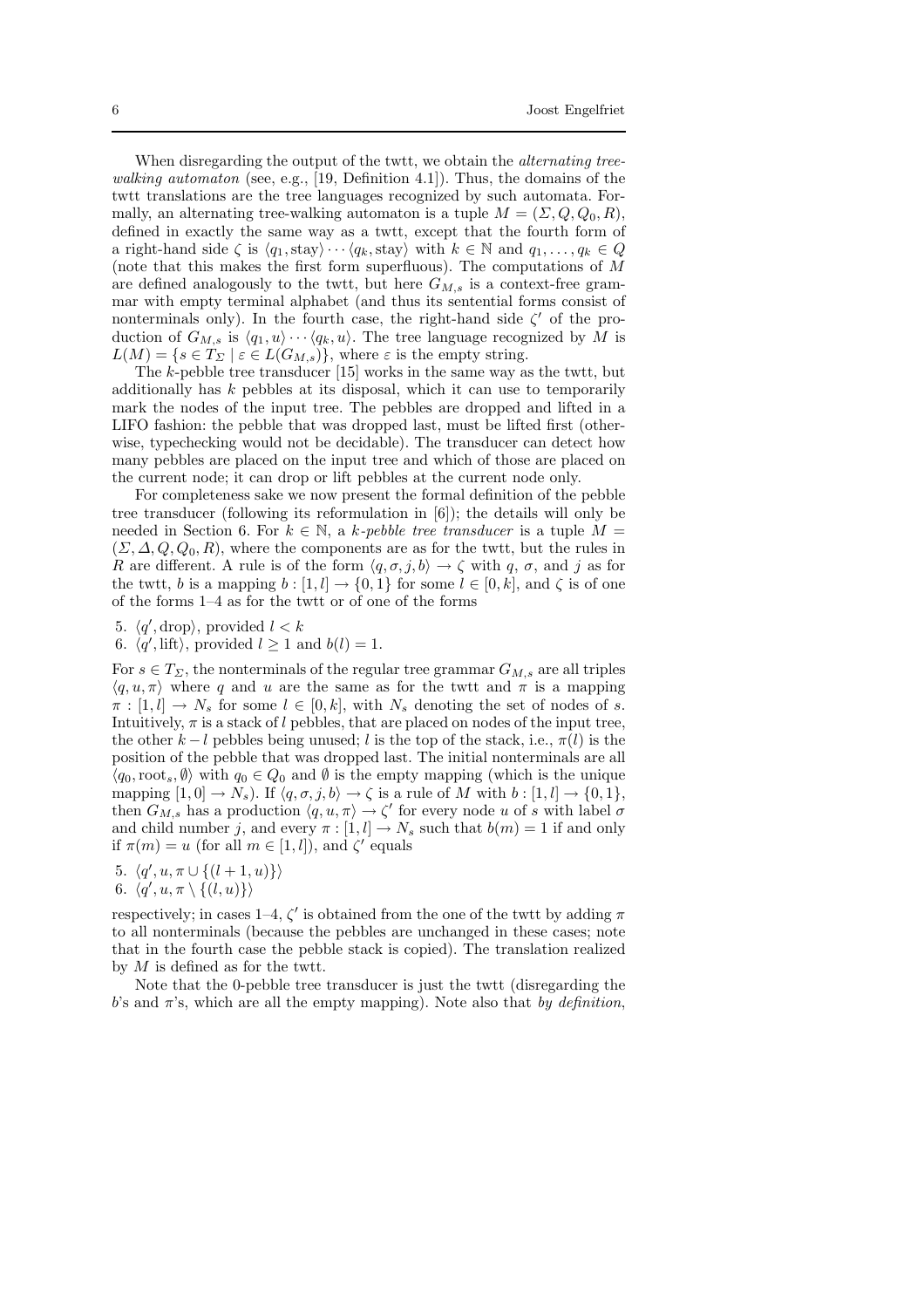for each input tree s, the set  $\tau_M(s)$  is a regular tree language; moreover, since there are  $O(n^k)$  possible pebble stacks, where n is the size of s, the grammar  $G_{M,s}$  can be constructed from s in polynomial time, cf. Proposition 3.8 of [15]: each pebble tree transducer has polynomial time data complexity.

The alternating k-pebble tree automaton (cf. [15, Definition 4.5]) is obtained from the k-pebble tree transducer in the same way as the alternating tree-walking automaton is obtained from the twtt, changing the fourth form of the right-hand side of a rule. These automata recognize exactly the domains of the k-pebble tree translations.

## 4 Domains

The main idea in the solution of the typechecking problem for  $k$ -pebble tree transducers in [15] is that the domain of such a transducer is (effectively) a regular tree language: a special case of the inverse type inference problem. In this section we present, for  $k = 0$ , i.e., for the twtt, a more efficient algorithm to construct a regular tree grammar for the domain.

As explained in Section 3.2 of [6], the deterministic twtt is closely related to the attribute grammar of [13]. An attribute grammar for which the values of the attributes are trees, i.e., unevaluated expressions, is called an attributed tree transducer (see [7,8]). The nondeterministic version of the attributed tree transducer (introduced in [7]) is, as to be expected, closely related to the nondeterministic twtt. It was shown by Bartha in [2] that the domain of a nondeterministic attributed tree transducer is a regular tree language. The algorithm to be presented in this section is essentially the one of [2], but instead of the top-down tree automaton of [2] we construct a bottomup tree automaton which, in our opinion, is easier to understand. Also, of course, we have to translate the attribute grammar terminology into the one for twtts.

One of the main results on attribute grammars is the decidability of the noncircularity problem in exponential time [13]. In fact, the problem is complete in exponential time, and hence its time complexity is intrinsically exponential [10] (see also [9,4,3]). Roughly speaking, an attribute grammar G is noncircular if the corresponding twtt is always-halting. The algorithms for noncircularity in [13,10] essentially construct a regular tree grammar  $G'$ for the complement of the domain of  $G$ , i.e., for the set of all derivation trees (of the underlying context-free grammar of  $G$ ) on which  $G$  is circular, and then test whether  $L(G') = \emptyset$ .

Thus, the following result is not surprising, and the proof we present is a simple variation of the algorithm of [13] (to be precise, of the correction to [13] that appeared in 1971). An alternative proof, without the time bound, was given in [11, Theorem 3.5] (taking into account that the domain of a deterministic twtt can be recognized by an alternating tree-walking automaton with universal states only).

In what follows, by 'exponential time' we will mean deterministic time  $2^{p(n)}$  where  $p(n)$  is a polynomial in n (and n is the size of the problem instance).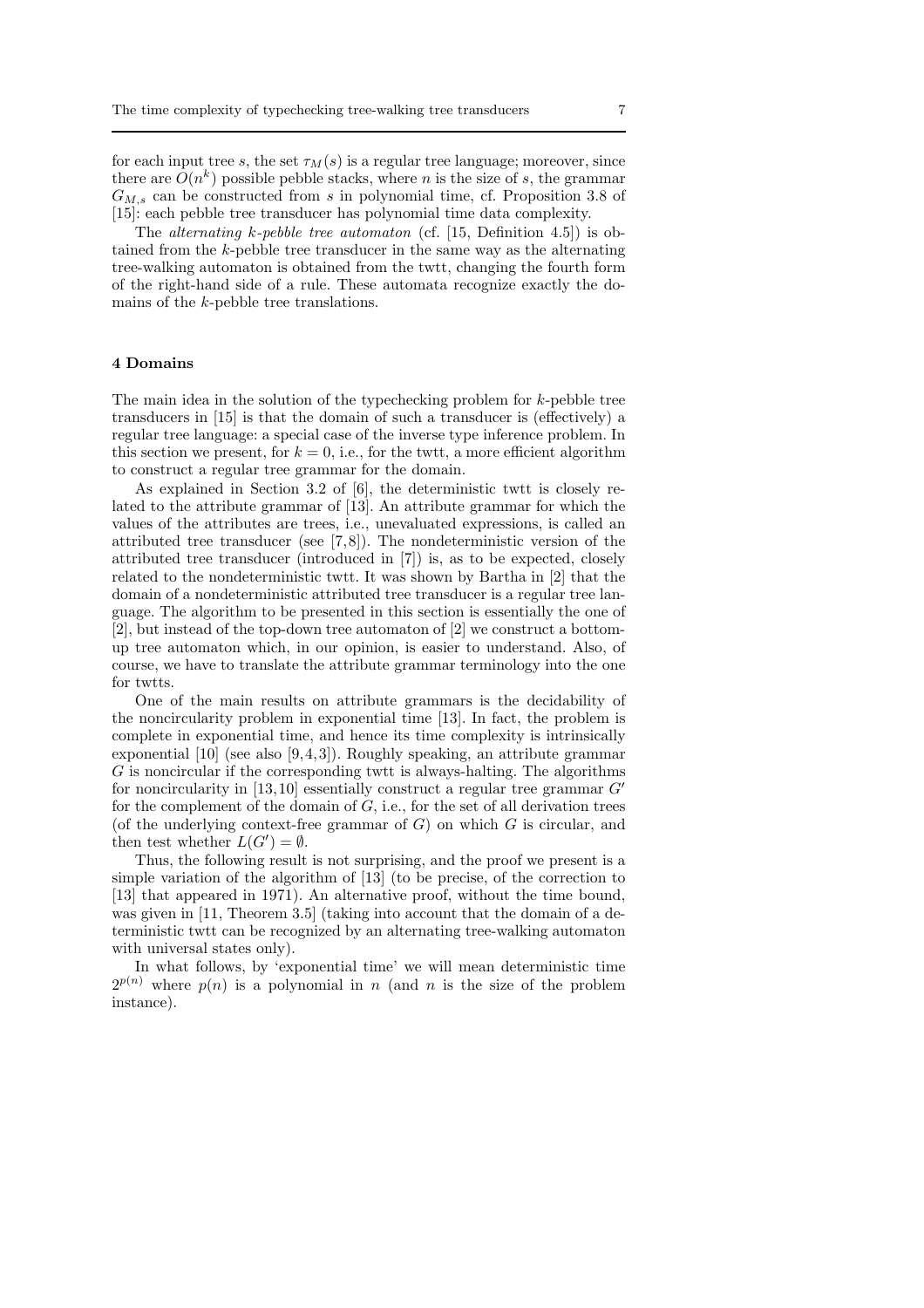**Lemma 1** For every deterministic twit  $M$  a total deterministic bottom-up finite-state tree automaton A can be constructed in exponential time such that A recognizes the domain of  $\tau_M$ .

*Proof* Let  $M = (\Sigma, \Delta, Q, \{q_0\}, R)$ . Without loss of generality we assume that M is total (add a rule  $\langle q, \sigma, j \rangle \rightarrow \langle q, \text{stay}\rangle$  when there is no rule with that left-hand side; since  $j \leq mx \leq n$  where n is the size of M, this adds at most  $n^3$  rules).

The states of A are all mappings

 $d : (Q \times [0, mx_{\Sigma}]) \rightarrow (\mathcal{P}(Q) \cup \{\perp\})$ 

such that, for each  $q \in Q$ ,  $d(q, 0)$  is either  $\emptyset$  or  $\bot$ . The idea is that for any tree  $s \in T_{\Sigma}$ , A arrives at the root of s in the unique state d such that the statement in the following paragraph holds.

For every  $q \in Q$  and  $j \in [0, m x_{\Sigma}]$ , and for every tree  $s' \in T_{\Sigma}$  and every node u of  $s'$  with child number j such that s is the subtree of  $s'$  with root u: if there is a derivation  $\langle q, u \rangle \Rightarrow^* t$  in  $G_{M, s', u}$  such that no production of that grammar is applicable to t, then  $d(q, j)$  is the set of all states  $q' \in Q$ such that the nonterminal  $\langle q', u \rangle$  occurs in t (which means that  $d(q, j) = \emptyset$ in the case where  $j = 0$ ), and if there is no such derivation, then  $d(q, j) = \bot$ .

More intuitively, since  $M$  is deterministic, it has a unique computation on the subtree s starting in state q at the root u (with child number j). This computation is either finite or infinite. If the computation is infinite then  $d(q, i) = \perp$ , whereas if it is finite then  $d(q, i)$  is the set of all states that occur in the output tree  $t$  generated by the computation. Note that in the finite case, since  $M$  is total, all nonterminals occurring in  $t$  are of the form  $\langle q', u \uparrow \rangle$ . Note also that the computation does not depend on s', except for the fact that the child number of  $u$  is  $i$ .

In accordance with the above idea, the final states of  $A$  are all  $d$  such that  $d(q_0, 0) = \emptyset$ , and the transitions of (the total deterministic) A are all  $d \rightarrow$  $\sigma(d_1, \ldots, d_k)$ , with rank $\Sigma(\sigma) = k$ , where the left-hand side d is determined from the right-hand side as follows. Consider  $j \in [0, mx]$ . Now build a directed graph  $D_j$ , called *dependency graph*, with the following vertices and edges. The vertices are all  $\langle q, \varphi \rangle$  with  $q \in Q$  and  $\varphi \in {\text{up, stay}} \cup {\text{down}_i}$  $i \in [1, k]$ . For every rule  $\langle q, \sigma, j \rangle \to \zeta$  of M, if  $\langle q', \varphi \rangle$  occurs in  $\zeta$  then there is an edge from  $\langle q, \text{stay}\rangle$  to  $\langle q', \varphi\rangle$ . For every  $i \in [1, k]$ , if  $d_i(q, i) \in \mathcal{P}(Q)$ and  $q' \in d_i(q, i)$  then there is an edge from  $\langle q, \text{down}_i \rangle$  to  $\langle q', \text{stay}\rangle$ ; moreover, if  $d_i(q, i) = \perp$  then there is an edge from  $\langle q, \text{down}_i \rangle$  to itself. From this dependency graph  $D_j$ ,  $d(q, j)$  is defined for every  $q \in Q$  as follows: if there is an infinite directed path through  $D_i$  starting at  $\langle q$ , stay) (i.e., if a cycle can be reached from  $\langle q, \text{stay}\rangle$ , then  $d(q, j) = \perp$ ; otherwise,  $d(q, j)$  is the set of all q' such that there is a directed path in  $D_j$  from  $\langle q, \text{stay}\rangle$  to  $\langle q', \text{up}\rangle$ .

Intuitively, a vertex  $\langle q, \text{stay}\rangle$  of  $D_j$  represents the twtt M in state q at some node u (with label  $\sigma$  and child number j) currently processed by the automaton A. Vertices  $\langle q, \text{up} \rangle$  and  $\langle q, \text{down}_i \rangle$  represent M in state q at the parent  $u\uparrow$  of u, and at the ith child ui of u, respectively. The edges of  $D_i$ represent the computation steps of  $M$  from  $u$  to its parent, to itself, and to its children (as given by the rules of  $M$ ), plus the computations from its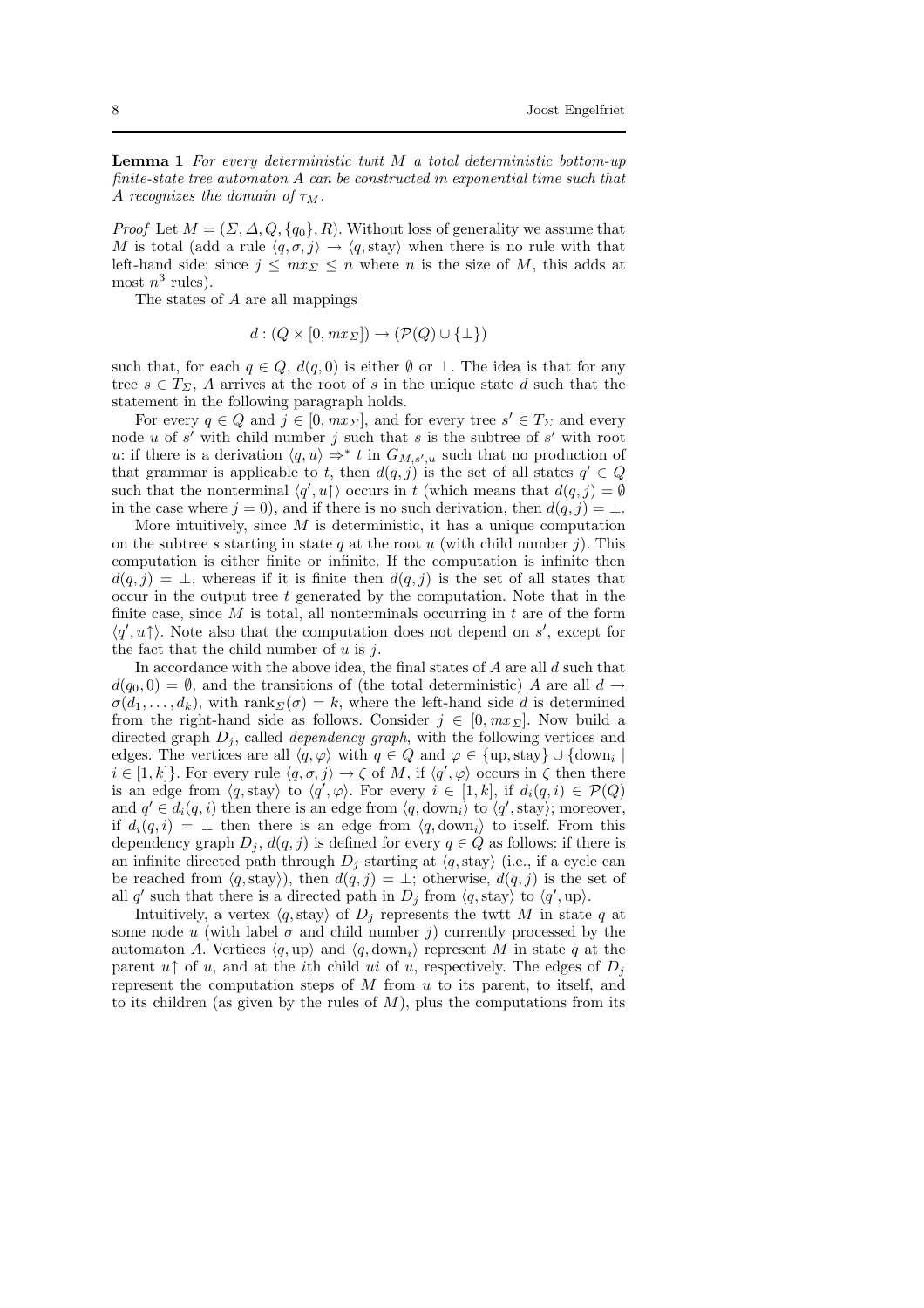children to itself (as given by  $d_1, \ldots, d_k$ , where, for the *i*th child, the second argument of  $d_i$  is restricted to child number i). From this it should be clear that A recognizes the domain of  $\tau_M$ .

Let n be the size of M. Let  $m = mx_{\Sigma}$  and let  $k = \#(Q)$ ; note that  $k, m \leq n$ . The number of mappings d is at most  $\delta = (2^k + 1)^{k(m+1)}$ , which is at most  $2^{c_1 n^3}$  for some constant  $c_1$ . The number of transitions of A is at most  $\#(\Sigma)\delta^m$ , which is at most  $2^{c_2n^4}$  for some constant  $c_2$ . The time to compute each transition is polynomial in  $n$ , because it involves reachability between vertices in a graph of polynomial size. Hence the total time to compute A is at most  $2^{cn^4}$  for some constant c, i.e., exponential in the size of M. □

We now turn to the nondeterministic case. As observed before, for nondeterministic attributed tree transducers it was shown in [2] that their domains are regular tree languages. Also, it was shown in [19, Corollary 5.3], and in [15, Theorem 4.7], that alternating tree-walking automata recognize regular tree languages (and recall that the domains of nondeterministic twtts are recognized by such automata).

From the proof of Lemma 1 one would expect that for a nondeterministic twtt  $M$  it would take *double* exponential time to compute a deterministic bottom-up tree automaton  $A$  that recognizes its domain: for each state  $q$ there are several computations on a given subtree, and thus each  $d(q, j)$ would have to be a set of subsets of Q rather than just one subset of Q. The proofs mentioned above are given without time bounds. The construction in [19] indeed takes double exponential time (one exponential in the proof of [19, Theorem 5.2], and another exponential in the proof of [12, Theorems 5.4 and 6.2]). The construction in [15] even takes triple exponential time: The MSO formula constructed for the regular tree language is, roughly speaking, of the form  $\forall S_1 \cdots \forall S_k ((\forall x \forall y \varphi) \Rightarrow \psi)$  which is equivalent to  $\neg \exists S_1 \cdots \exists S_k \forall x \forall y (\varphi \Rightarrow \psi)$ , where k is the number of states of the twitt and  $\varphi, \psi$  are quantifier-free. Since  $\varphi \Rightarrow \psi$  refers to  $S_1, \ldots, S_k$ , the size of the corresponding bottom-up tree automaton is exponential. The  $\forall x \forall y$  and the negation both involve the subset construction for bottom-up tree automata, which takes exponential time.

Even allowing A to be nondeterministic, there is the problem that, in a given computation,  $M$  can have several subcomputations that start in the same state q at the same node  $u$ , but use different rules with left-hand side  $\langle q, \sigma, j \rangle$  (where  $\sigma$  is the label of u and j its child number). However, as shown in [2], this problem can be avoided, and hence exponential time suffices to compute a nondeterministic automaton A. The main idea is embodied in the next, elementary lemma.

**Lemma 2** For every context-free grammar  $G = (N, T, R, S)$  with  $L(G) \neq \emptyset$ there exists a forward deterministic context-free grammar  $G' = (N, T, R', \{S\})$ with  $L(G') \neq \emptyset$ ,  $R' \subseteq R$ , and  $S \in \mathcal{S}$ .

*Proof* Consider a successful derivation tree t of  $G$ , with the root labelled  $S$ . It suffices to show the existence of a successful derivation tree  $t'$  of  $G$  with the property that for every nonterminal  $X$  of  $G$ , the same production is applied at each occurrence of  $X$  in  $t'$ : that production can be taken as the unique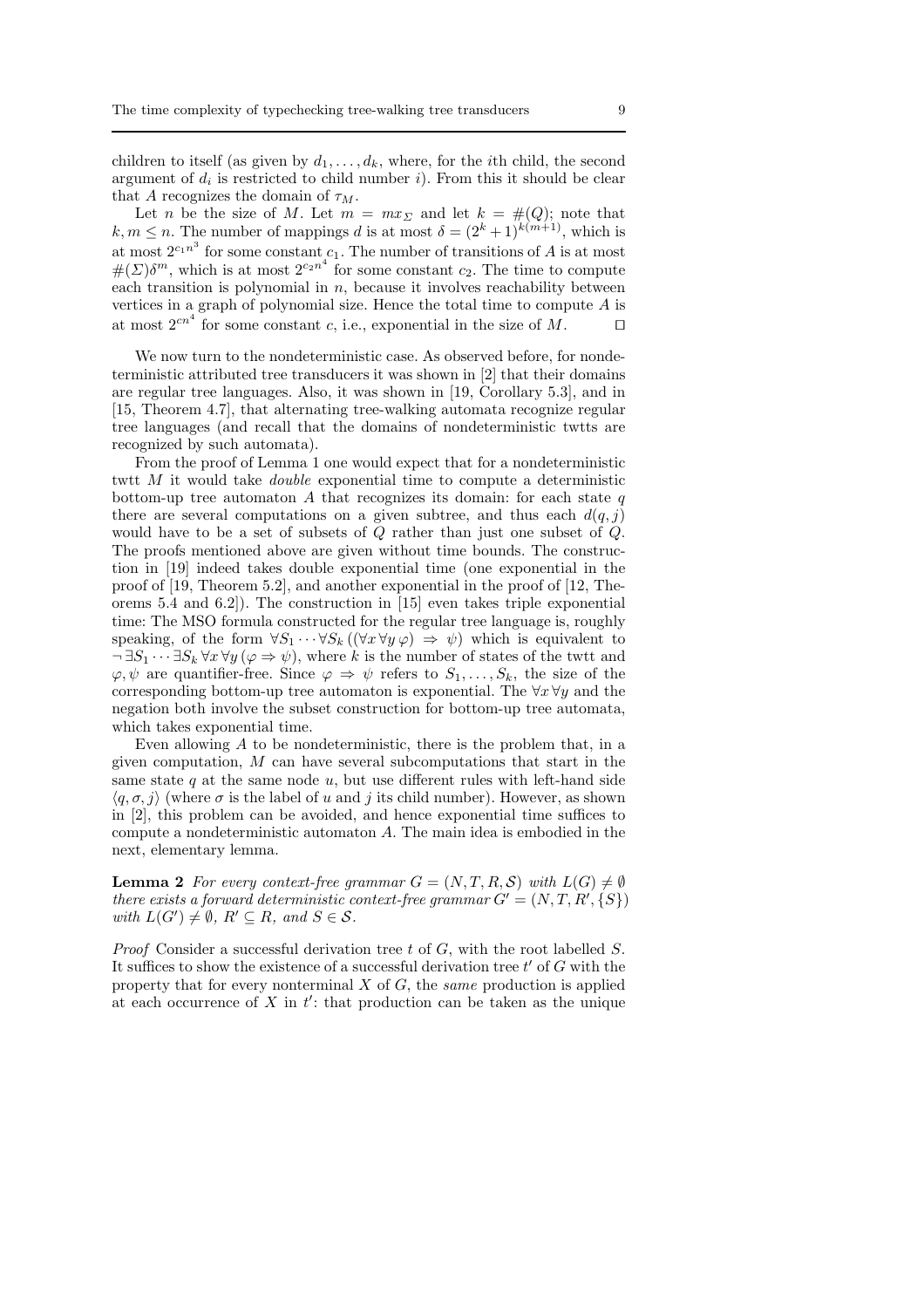production in  $R'$  with left-hand side X. Consider a fixed nonterminal X. We may assume that there are no occurrences of  $X$  at nodes  $u$  and  $v$  of  $t$ , such that  $v$  is a proper descendant of  $u$  (if so, transform  $t$  by replacing the subtree at node  $u$  by the one at node  $v$ , just as in the proof of the pumping lemma for context-free grammars). But then all occurrences of  $X$  in  $t$  are at independent nodes, and we can transform t by replacing the subtrees at those nodes by one of them (picked arbitrarily). The resulting derivation tree has the required property for nonterminal  $X$ . Now repeat this procedure for each remaining nonterminal; clearly, it preserves the required property for all previously processed nonterminals. □

**Theorem 1 (cf. [2])** For every tree-walking tree transducer  $M$  a finite-state tree automaton A can be constructed in exponential time such that A recognizes the domain of  $\tau_M$ .

*Proof* Let us say, informally, that a computation of  $M$  on an input tree  $s$  is locally deterministic if for each state  $q$  and each node  $u$  of  $s$ , it applies the same rule whenever it arrives in state  $q$  at node  $u$ . Formally, since such a computation is a derivation of the regular tree grammar  $G_{M,s}$ , we define it to be locally deterministic if for each nonterminal  $\langle q, u \rangle$  the same production is applied to all its occurrences in the derivation. It now follows immediately from Lemma 2 that, to recognize the domain of  $\tau_M$ , it suffices to consider locally deterministic computations of M: s is in the domain of  $\tau_M$  iff  $L(G_{M,s}) \neq \emptyset$ , and hence, by Lemma 2, there exists a locally deterministic computation  $\langle q_0, \text{root}_s \rangle \Rightarrow^* t \text{ in } G_{M,s}$  for some  $q_0 \in Q_0$  and some  $t \in T_{\Delta}$ .

It should be clear that for locally deterministic computations the automaton A can use the same states as in the proof of Lemma 1, with the same interpretation (but, of course, restricting attention to subcomputations of a given locally deterministic computation). The final states are also the same. The only difference is that  $A$  now has to guess, at each node  $u$ , the unique rule that is used by  $M$  (in the locally deterministic computation) at node  $u$ for each state q. Thus, the left-hand side of a transition  $d \rightarrow \sigma(d_1, \ldots, d_k)$  is not any more determined uniquely by the right-hand side. Instead, there is a left-hand side d for every possible subset  $R'$  of R that contains exactly one rule  $\langle q, \sigma, j \rangle \to \zeta$  for every  $q \in Q$  and  $j \in [0, mx_{\Sigma}]$ . Only the rules of R' are incorporated in the dependency graphs from which d is computed.

Obviously, the time to compute the transitions of A is now at most  $\#(\Sigma)2^{\#(R)}\delta^m$ . Since  $\#(R) \leq n$ , this is (still) at most  $2^{cn^4}$  for some constant c.  $□$ 

#### 5 Inverse type inference and typechecking

As discussed in the Introduction, the inverse type inference problem is to construct, for a tree transducer M and a regular tree grammar  $G_{\text{out}}$ , a regular tree grammar  $G_{\text{in}}$  such that  $L(G_{\text{in}}) = \tau_M^{-1}(L(G_{\text{out}}))$ . Note that our definition differs from the one in [15], where it is required that  $L(G_{\text{in}}) = \{s \mid$  $\tau_M(s) \subseteq L(G_{\text{out}})$ ; the reason is that our definition is more convenient when considering compositions of tree transducers.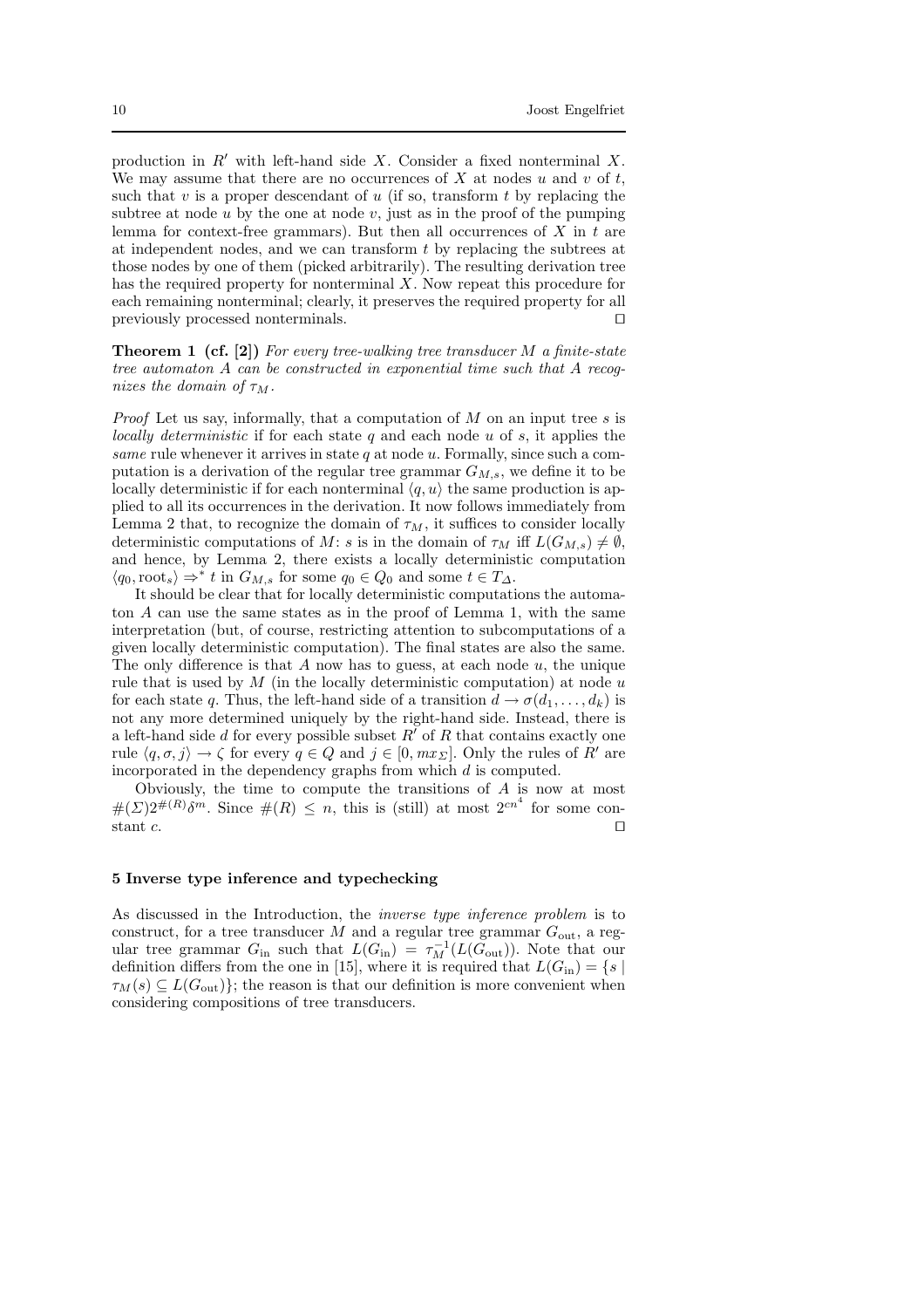The proof of the next lemma is a well-known technique in tree transducer theory, also used in [15, Proposition 4.6].

Lemma 3 The inverse type inference problem is solvable for twtts in exponential time.

*Proof* Clearly,  $\tau_M^{-1}(L(G_{\text{out}}))$  equals the domain of  $\tau_{M'}$  where  $M'$  is any twtt such that  $\tau_{M'} = \{(s, t) \in \tau_M \mid t \in L(G_{\text{out}})\}\)$ . Thus, it suffices to construct such a twit  $M'$  in polynomial time and use Theorem 1. This is an easy product construction. Let  $M = (\Sigma, \Delta, Q, Q_0, R)$  and  $G_{\text{out}} = (N, \Delta, R_{\text{out}}, S)$ . The set of states of M' is  $Q \times N$ , and its set of initial states is  $Q_0 \times S$ . Since the removal of chain rules from a context-free grammar takes polynomial time, we may assume that  $G_{\text{out}}$  has no rules  $X_0 \to X_1$ , i.e., that it is a (top-down) finite-state tree automaton. For every rule  $\langle q, \sigma, j \rangle \rightarrow \langle q', \varphi \rangle$ in R and every nonterminal  $X \in N$ , the set of rules R' of M' contains the rule  $\langle (q, X), \sigma, j \rangle \rightarrow \langle (q', X), \varphi \rangle$ . Moreover, for every rule  $\langle q, \sigma, j \rangle \rightarrow$  $\delta(\langle q_1,\text{stay}\rangle,\ldots,\langle q_k,\text{stay}\rangle)$  in R and every rule  $X_0 \to \delta(X_1,\ldots,X_k)$  in  $R_{\text{out}}$ , R' contains the rule  $\langle (q, X_0), \sigma, j \rangle \to \delta(\langle (q_1, X_1), \text{stay}\rangle, \dots, \langle (q_k, X_k), \text{stay}\rangle).$ 

It should be clear that this  $M'$  satisfies the requirement, and that it can be constructed from M and  $G_{\text{out}}$  in quadratic time. □

Due to the close connection between twtts and attribute grammars, it is not difficult to show that the time complexity of the inverse type inference problem for twtts is in fact intrinsically exponential, in the sense of [10], even for deterministic twtts with a monadic output alphabet.

We now turn to the inverse type inference problem for compositions of twtts. A sequence  $M = (M_1, \ldots, M_k)$  of twtts is viewed as a tree transducer that computes the translation  $\tau_M = \tau_{M_1} \circ \cdots \circ \tau_{M_k}$ . Since the inverse of a composition is the composition of the inverses, in the inverse order, it suffices to iterate the inverse type inference for twtts.

We define a k-fold exponential function to be a function of the form  $2^{g(n)}$ where q is a  $(k-1)$ -fold exponential function; a 0-fold exponential function is a polynomial.

Theorem 2 The inverse type inference problem is solvable for compositions of k tree-walking tree transducers in k-fold exponential time.

We finally consider the typechecking problem. It asks, for a tree transducer M and two regular tree grammars  $G_{\text{in}}$  and  $G_{\text{out}}$ , whether or not  $\tau_M(L(G_{\rm in})) \subseteq L(G_{\rm out})$ . This is solved using inverse type inference, as described in [15] (and as discussed in the Introduction).

Theorem 3 Compositions of k tree-walking tree transducers can be typechecked in  $(k + 1)$ -fold exponential time.

Proof Clearly,  $\tau_M(L(G_{\text{in}})) \subseteq L(G_{\text{out}})$  if and only if  $L(G_{\text{in}}) \cap \tau_M^{-1}(L'_{\text{out}}) =$  $\emptyset$ , where  $L'_{\text{out}}$  is the complement of  $L(G_{\text{out}})$ . A regular tree grammar for  $L'_{\text{in}} = \tau_M^{-1} (L'_{\text{out}})$  can be constructed in  $(k+1)$ -fold exponential time by first constructing a regular tree grammar for  $L'_{\text{out}}$  in exponential time, and then using Theorem 2. With the usual product construction a regular tree grammar can then be obtained for  $L(G_{\text{in}}) \cap L'_{\text{in}}$  in polynomial time. Finally, emptiness can be tested in polynomial time. ⊓⊔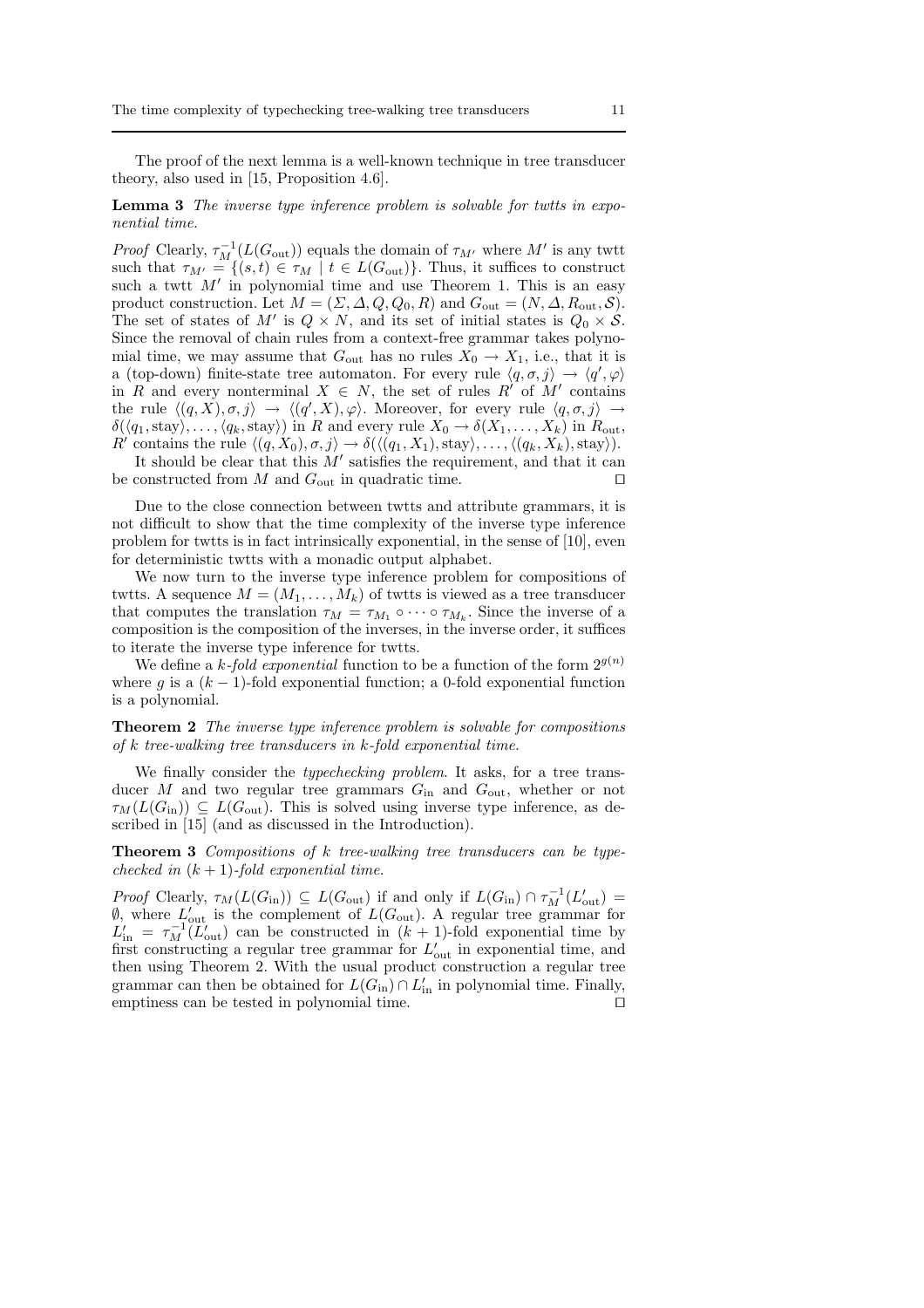Note that one exponential can be taken off this result if we assume that  $G_{\text{out}}$  is a total deterministic bottom-up finite-state tree automaton (because then complementation takes constant time).

For pebble tree transducers Theorem 3 means the following. It is shown in [6, Theorem 10] that every k-pebble tree transducer M can be simulated by a composition of  $k + 1$  twtts. It is easy to see from the proof that these twtts can be constructed from M in polynomial time (for fixed k). For the interested reader, and for completeness sake, we give the details of this result in the next section.

Theorem 4 For fixed k, k-pebble tree transducers can be typechecked in  $(k + 2)$ -fold exponential time. The inverse type inference problem is solvable for k-pebble tree transducers in  $(k + 1)$ -fold exponential time.

As a corollary we can state the complexity of the emptiness problem for alternating k-pebble tree automata. In fact, by adding trivial output to an alternating  $k$ -pebble tree automaton, a nondeterministic  $k$ -pebble tree transducer is obtained. Emptiness of the domain of this transducer can be checked by inverse type inference.

**Corollary 1** For fixed k, the emptiness problem for alternating k-pebble tree automata can be solved in  $(k + 1)$ -fold exponential time.

It is shown by Samuelides and Segoufin in [18] that, for  $k \geq 1$ , the emptiness problem for (nondeterministic and deterministic) k-pebble tree automata is complete in  $k$ -fold exponential time. By a straightforward variation of their proof of the lower bound, it can be shown that the emptiness problem for *alternating* k-pebble tree automata is in fact  $(k + 1)$ -fold exponential time hard. This implies that the inverse type inference problem for  $k$ -pebble tree transducers is not solvable in  $k$ -fold exponential time. Thus, for that problem, Theorem 4 is optimal (and hence, through the polynomial simulation mentioned above, also Theorem 2 is optimal). Based on this, it is likely that the typechecking result in Theorem 4 is also optimal.

## 6 Disposing of pebbles

The aim of this section is to prove the following result from [6, Lemma 9], where it was stated without the time bound.

**Theorem 5** Let  $k \geq 1$ . For every k-pebble tree transducer M a twit N and  $a (k-1)$ -pebble tree transducer M' can be constructed in polynomial time such that  $\tau_M = \tau_N \circ \tau_{M'}$ .

Applying this theorem  $k$  times shows that, for fixed  $k$ , there is a polynomial time algorithm that constructs for every  $k$ -pebble tree transducer  $M$ a composition  $M' = (M_1, \ldots, M_{k+1})$  of twits such that  $\tau_M = \tau_{M'}$ , see [6, Theorem 10].

Let  $M = (\Sigma, \Delta, Q, Q_0, R)$  be a k-pebble tree transducer. The construction of N and M' will be slightly different from the one in the proof of  $[6, 6]$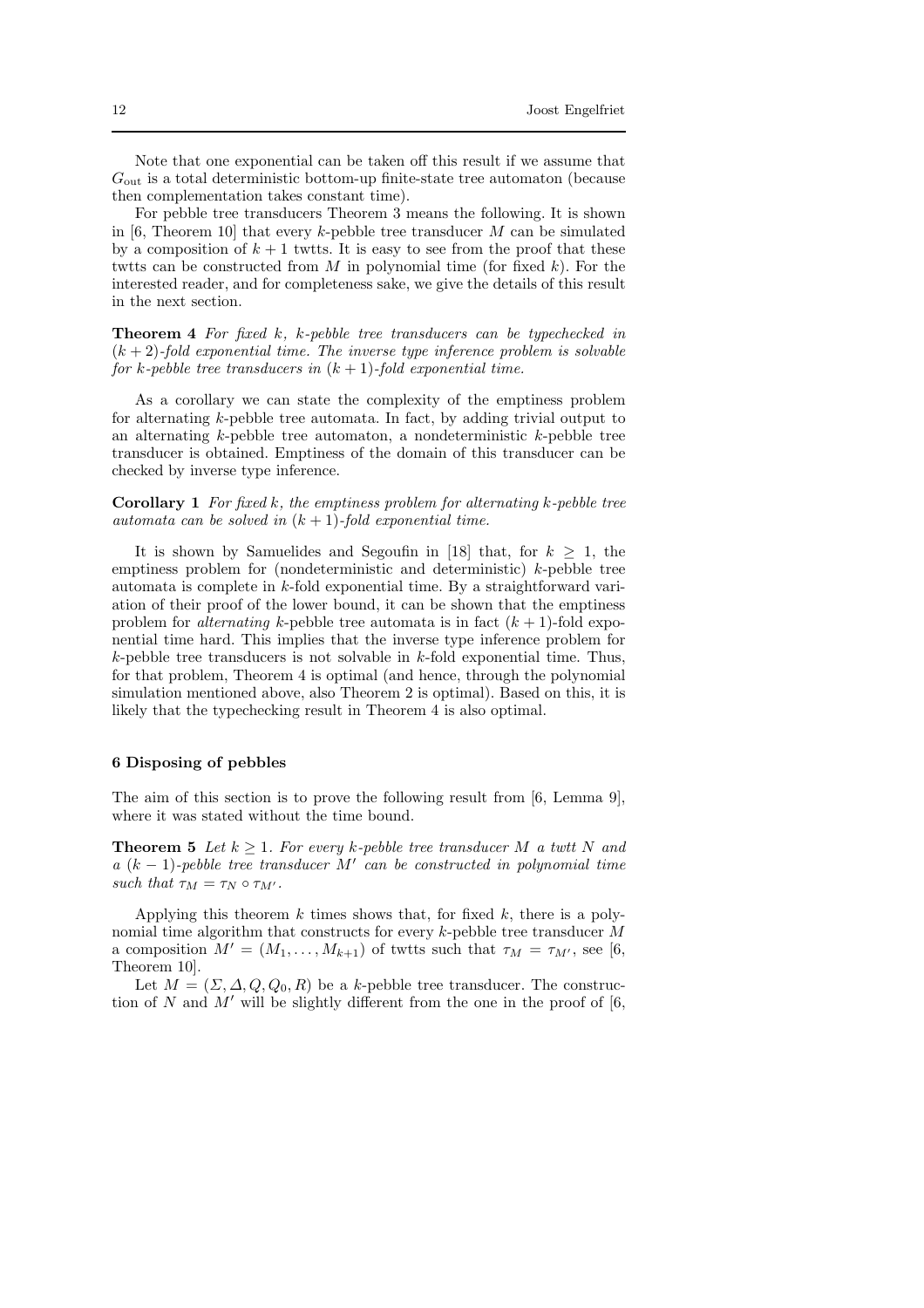Lemma 9], but the basic idea is the same. The simple idea of the proof is to preprocess the input tree  $s \in T_{\Sigma}$  in such a way that the dropping and lifting of the first pebble can be simulated by walking into and out of specific areas of the preprocessed input tree  $pp(s)$ . This preprocessing is independent of the given pebble tree transducer  $M$ . More precisely, pp(s) is obtained from s by attaching to each node u of s, as an additional (last) subtree, a fresh copy of s in which (the copy of) node  $u$  is marked; let us denote this subtree by  $s_u$ . Thus, if s has n nodes, then  $pp(s)$  has  $n + n^2$  nodes. The subtrees  $s_u$ of  $pp(s)$  are the "specific areas" mentioned above. As long as there are no pebbles on s, M' simulates M on the original nodes of s in pp(s). When M drops its first pebble at node  $u, M'$  enters  $s_u$  and walks to the marked node. As long as the first pebble is on the tree,  $M'$  stays in  $s_u$ , simulating  $M$ ; since u is marked in  $s_u$ , M' needs only k – 1 pebbles. When M lifts the first pebble from  $u$  (and hence all pebbles are lifted),  $M'$  walks from the copy of  $u$  out of  $s_u$ , back to the original node u.

Unfortunately, this preprocessing cannot be realized by a twtt (though it can easily be realized by a 1-pebble tree transducer). For this reason we "fold"  $s_u$  at the node u, such that (the marked copy of) u becomes the root of  $s_u$ ; let us denote the result by  $\hat{s}_u$ . Roughly,  $\hat{s}_u$  is obtained from  $s_u$  by inverting the parent-child relationship between the ancestors of  $u$  (including u). Adding appropriate information to the node labels of those ancestors, allows  $M'$  to reconstruct the unfolded  $s_u$ , and to simulate M as before. Note that, with this change of  $pp(s)$ , dropping or lifting of the first pebble can be simulated by  $M'$  in one computation step, because the marked copy of  $u$  is the last child of the original u. Now a twit can compute  $pp(s)$ , as follows (cf. also [15, Example 3.7]). It copies s to the output (adding primes to its labels), but when it arrives at node u it additionally outputs  $\hat{s}_u$  in a side branch of the computation. That is done by walking from  $u$  to root, and, for each node v on that path (including u and root<sub>s</sub>), copying v to the output together with those subtrees of  $v$  that do not have nodes in common with the path; moreover, in the output,  $v$  has an additional (last) child that corresponds to its parent in s. The subtree that has nodes in common with the path (if  $v \neq u$ ), is represented by the bottom symbol  $\perp$  of rank 0 (and so is the "parent" of  $v = \text{root}_s$ ). Note that the nodes of s correspond one-to-one to the non-bottom nodes of  $\hat{s}_u$ ; in particular, the path in s from u to root, corresponds to the path in  $\hat{s}_u$  from its root to the parent of its rightmost leaf. The bottom nodes of  $\hat{s}_u$  will not be visited by  $\tilde{M}'$ .

As an example, consider  $s = \sigma(\delta(a, b), c)$  where  $\sigma, \delta$  have rank 2 and a, b, c rank 0. We will name the nodes of s by their labels. Then  $pp(s)$  =  $\sigma'(\delta'(a'(\hat{s}_a), b'(\hat{s}_b), \hat{s}_\delta), c'(\hat{s}_c), \hat{s}_\sigma)$  where

$$
\begin{array}{l} \hat{s}_a = a_{0,1}(\delta_{1,1}(\bot,b,\sigma_{1,0}(\bot,c,\bot))),\\ \hat{s}_b = b_{0,2}(\delta_{2,1}(a,\bot,\sigma_{1,0}(\bot,c,\bot))),\\ \hat{s}_\delta = \delta_{0,1}(a,b,\sigma_{1,0}(\bot,c,\bot)),\\ \hat{s}_c = c_{0,2}(\sigma_{2,0}(\delta(a,b),\bot,\bot)), \text{ and}\\ \hat{s}_\sigma = \sigma_{0,0}(\delta(a,b),c,\bot).\end{array}
$$

The subscripted node labels are on the rightmost paths of the  $\hat{s}_u$ 's; the subscripts contain "reconstruction" information, to be explained below. As an-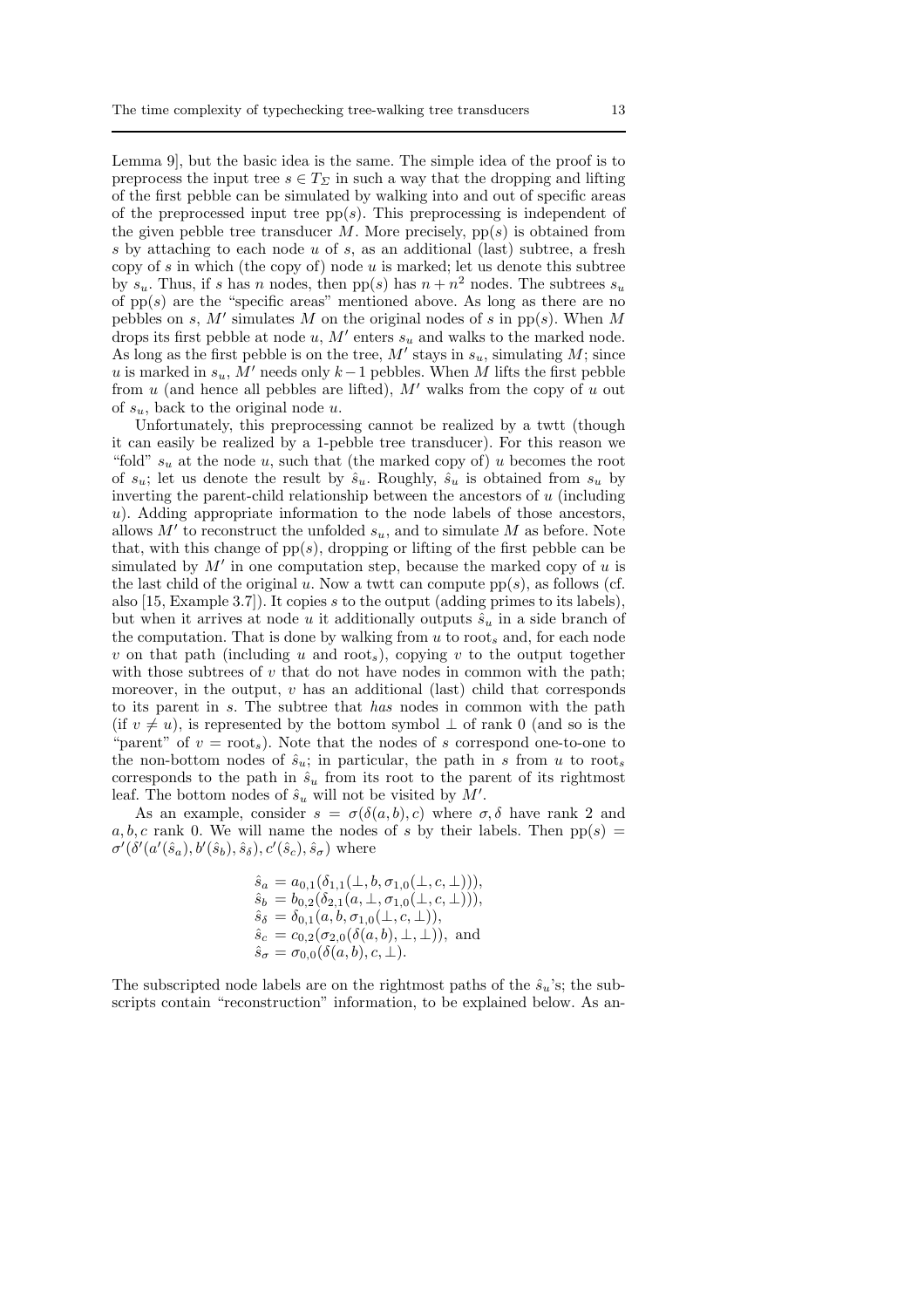other example, if s is the monadic tree  $a(b^m(c(d^n(e))))$  of height  $m + n + 3$ , and u is the c-labelled node, then  $\hat{s}_u = c_{0,1}(t_1, t_2)$  with  $t_1 = d^n(e)$  and  $t_2$ is the binary tree  $b_{1,1}(\perp, b_{1,1}(\perp, \ldots, b_{1,1}(\perp, a_{1,0}(\perp, \perp))\cdots))$  of height  $m+2$ . This shows more clearly that  $\hat{s}_u$  is obtained by "folding".

We now formally define the deterministic twtt  $N$  that, for given ranked alphabet  $\Sigma$ , realizes the preprocessing pp (called EncPeb in [6]). To simplify the definition we allow rules of the form  $\langle q, \sigma, j \rangle \rightarrow \delta(\langle q_1, \varphi_1 \rangle, \ldots, \langle q_m, \varphi_m \rangle)$ where  $\varphi_i$  is stay, up, or down<sub>i</sub> (and m is the rank of  $\delta$ ). Such a rule should be replaced by the rules  $\langle q, \sigma, j \rangle \rightarrow \delta(\langle p_1, \text{stay}\rangle, \dots, \langle p_m, \text{stay}\rangle)$  and  $\langle p_j, \sigma, j \rangle \rightarrow$  $\langle q_j, \varphi_j \rangle$  for all  $j \in [1, m]$ , where  $p_1, \ldots, p_m$  are new states. Obviously this replacement can be done in quadratic time.

We introduce the rules of N one by one; in what follows  $\sigma$  ranges over  $\Sigma$ , with  $m = \text{rank}_{\Sigma}(\sigma)$ , j ranges over [0, mx<sub>Σ</sub>], and i over [1, m]. First, N has a state t that always outputs  $\bot$ : its rules are  $\langle t, \sigma, j \rangle \to \bot$ . Second, N has an "identity" state d that just copies the subtree of the current node to the output, using all rules  $\langle d, \sigma, j \rangle \rightarrow \sigma(\langle d, \text{down}_1 \rangle, \dots, \langle d, \text{down}_m \rangle)$ . Then, N has initial state c that copies the input tree s to the output and at each node u of s "calls" the state f that computes  $\hat{s}_u$  by "folding"  $s_u$ . The rules for c are

$$
\langle c, \sigma, j \rangle \to \sigma'(\langle c, \mathrm{down}_1 \rangle, \ldots, \langle c, \mathrm{down}_m \rangle, \langle f, \mathrm{stay} \rangle).
$$

Note that  $\sigma'$  has rank  $m + 1$ : the root of  $\hat{s}_u$  is attached to u as its last child. The rules for  $f$  are

$$
\langle f, \sigma, j \rangle \to \sigma_{0,j}(\langle d, \text{down}_1 \rangle, \dots, \langle d, \text{down}_m \rangle, \xi_j)
$$

where  $\xi_j = \langle f_j , \text{up} \rangle$  for  $j \neq 0$ , and  $\xi_0 = \langle t, \text{stay} \rangle$ . The "reconstruction" subscripts of  $\sigma_{0,j}$  mean the following: subscript 0 indicates that this node is the root of some  $\hat{s}_u$ , and subscript j is the child number of u in s. Note that  $\sigma_{0,i}$  has rank  $m + 1$ : its last child corresponds to the parent of u in s. The twit N moves up along the path to the root using "folding" states  $f_i$ , where the  $i$  indicates that in the previous step  $N$  was at the *i*th child of the current node. The rules for  $f_i$  are

$$
\langle f_i, \sigma, j \rangle \to \sigma_{i,j} \langle d, \text{down}_1 \rangle, \dots, \langle d, \text{down}_{i-1} \rangle, \langle t, \text{stay} \rangle, \langle d, \text{down}_{i+1} \rangle, \dots, \langle d, \text{down}_m \rangle, \xi_j \rangle
$$

where  $\xi_j$  is as above. In  $\sigma_{i,j}$ , "reconstruction" subscript i means that the ith child of this node is  $\perp$ , and, as above, subscript j is the child number of the node v in s to which this node (which is in some  $\hat{s}_u$ ) corresponds. Just as  $\sigma'$ and  $\sigma_{0,i}$ , also  $\sigma_{i,j}$  has rank  $m+1$ : its last child corresponds to the parent of  $v$  in  $s$ .

This ends the description of the twit  $N$ . The output alphabet  $\Gamma$  of  $N$ (which will also be the input alphabet of M') is the union of  $\Sigma$ ,  $\{\perp\}$ ,  $\{\sigma' \mid \sigma \in$  $\Sigma$ , and  $\{\sigma_{i,j} \mid \sigma \in \Sigma, i \in [0, \text{rank}_{\Sigma}(\sigma)], j \in [0, m x_{\Sigma}]\}.$  Thus, N has  $O(n^2)$ output symbols, where n is the size of  $\Sigma$  (recall that, by the assumption at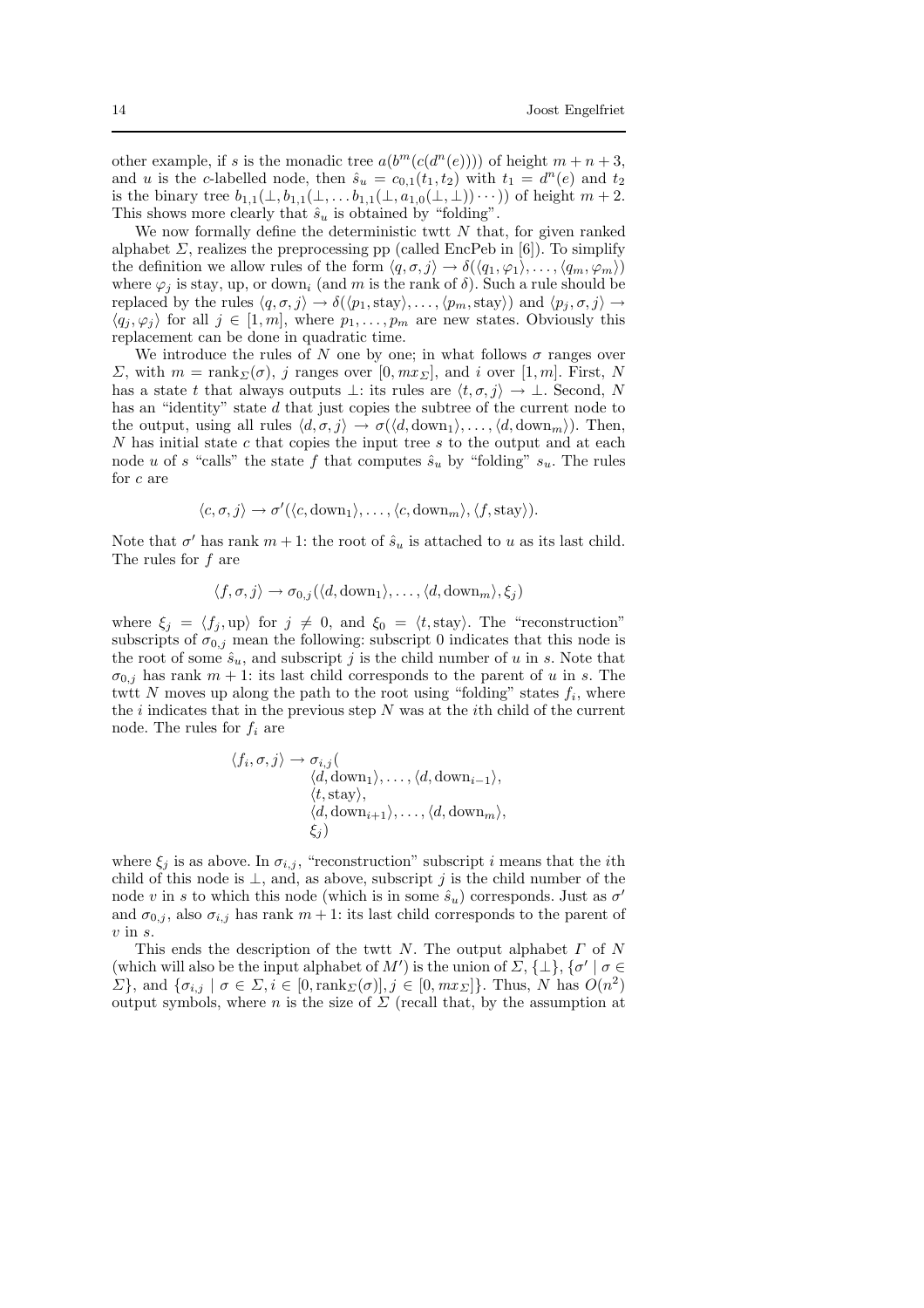the end of Section 2,  $mx_{\Sigma} \leq n$ ). So, since  $mx_{\Gamma} = mx_{\Sigma} + 1$ , the size of  $\Gamma$  is polynomial in *n*. The set of states of N is  $\{t, d, c, f\} \cup \{f_i \mid i \in [1, mx_E]\},\$ with initial state c. Thus, it has  $O(n)$  states and  $O(n^3)$  rules; moreover, each of these rules is of size  $O(n \log n)$ . Hence, the size of N is polynomial in the size of  $\Sigma$ , and it can be constructed in polynomial time.

We now turn to the description of  $\tilde{M}'$ . It has input alphabet  $\Gamma$ , output alphabet  $\Delta$ , and the same states and initial states as M. Thus, it remains to discuss its rules. Let  $\langle q, \sigma, j, b \rangle \to \zeta$  be a rule of M with  $b : [1, l] \to \{0, 1\}$ for some  $l \in [0, k]$ ; note that l is the number of pebbles that is placed on the input tree. Let  $m = \text{rank}_{\Sigma}(\sigma)$ . We consider three cases.

First we consider the case where  $l = 0$ , and so  $b = \emptyset$ . Then M' has the rule  $\langle q, \sigma', j, b \rangle \to \zeta'$ , where  $\zeta'$  is obtained from  $\zeta$  by changing drop into down<sub>m+1</sub> (only if drop occurs in  $\zeta$ , of course; otherwise  $\zeta' = \zeta$ ). Thus, instead of dropping the first pebble,  $M'$  enters  $\hat{s}_u$ .

Now let  $l \geq 1$ . We define  $b^-$  to be the mapping  $b^- : [1, l-1] \to \{0, 1\}$ such that  $b^-(m-1) = b(m)$  for every  $m \in [2, l]$ .

Second we consider the case where  $b(1) = 1$ , i.e., the first pebble is on the current node. Then M' has all rules  $\langle q, \sigma_{0,j} , m+1, b^-\rangle \to \zeta'$  where  $\zeta'$ is obtained from  $\zeta$  by changing up into down<sub>m+1</sub>, and, provided  $l = 1$  (and so  $b^- = \emptyset$ , changing lift into up. Thus, in the latter case, instead of lifting the first pebble,  $M'$  leaves  $\hat{s}_u$ . Note that the child number in pp(s) of a node with label  $\sigma_{0,j}$  is always  $m+1$  (and the label of its parent is  $\sigma'$ ).

Third, the case  $b(1) = 0$ . Then M' has the rule  $\langle q, \sigma, j, b^{-} \rangle \rightarrow \zeta$ . Moreover, for every  $i \in [1, m]$  (so  $i \neq 0$ ) and every  $j' \in [1, mx<sub>\Gamma</sub>]$ , it has the rule  $\langle q, \sigma_{i,j}, j', b^- \rangle \to \zeta'$  where  $\zeta'$  is obtained from  $\zeta$  by changing up into down<sub>m+1</sub>, and down<sub>i</sub> into up.

This ends the description of the  $(k-1)$ -pebble tree transducer M'. It should now be clear that  $\tau_{M'}(pp(s)) = \tau_M(s)$  for every  $s \in T_\Sigma$ , and hence  $\tau_N \circ \tau_{M'} = \tau_M$ . Each rule of M is turned into at most  $1 + mx \Sigma(mx \Sigma + 1)$ rules of M, of the same size as that rule (disregarding the logarithmic space taken by the subscript of down<sub>m+1</sub>). Thus,  $M'$  can be computed from  $\tilde{M}$  in polynomial time, which proves Theorem 5.

### 7 From ranked trees to unranked forests

For an (unranked) alphabet  $\Delta$ , an (unranked) forest over  $\Delta$  is a string generated by the context-free grammar with productions  $F \to \varepsilon$  (where  $\varepsilon$  is the empty string, also called empty forest) and  $F \to \delta(F)F$  for every  $\delta \in \Delta$ . It is easy to see that the set  $F_{\Delta}$  of forests over  $\Delta$  is closed under concatenation, i.e., if  $f_1, f_2$  are forests, then so is  $f_1f_2$ . Note that strings over  $\Delta$  can be viewed as forests over  $\Delta$  in a natural way, by changing every  $\delta$  into  $\delta$ ().

Any tree transducer formalism (for ranked trees) can also be used as a forest transformation device, by coding forests as binary trees, in the usual way. The encoding of the empty forest is  $\text{enc}(\varepsilon) = e$ , where e is a special symbol of rank 0, and, recursively, the encoding enc(f) of a forest  $f = \delta(f_1)f_2$ is  $\delta(\text{enc}(f_1), \text{enc}(f_2))$ , where each symbol  $\delta \in \Delta$  is given rank 2. We will denote the corresponding ranked alphabet  $\Delta \cup \{e\}$  by  $\Delta_2^f$ . Thus, 'enc' is a bijection between  $F_{\Delta}$  and  $T_{\Delta_2^{\rm f}}$ .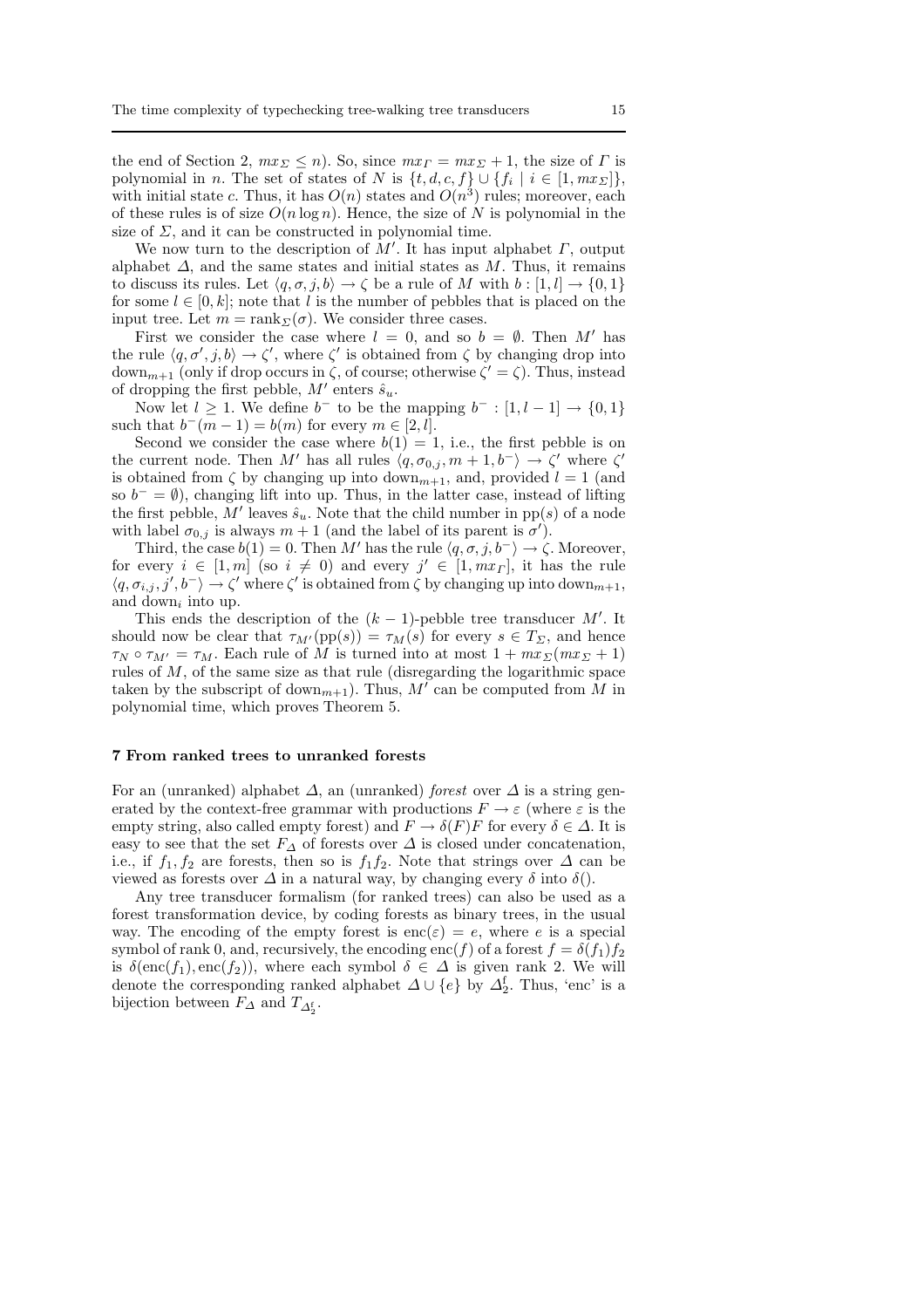For tree-walking tree transducers (and, more generally, pebble tree transducers) this is perfectly fine for the input tree: walking on a forest  $f$  is basically the same as walking on its encoding enc(f). For the output tree it is fine too, but, since the output tree is generated in a top-down fashion, it is natural to allow the right-hand sides of the rules to use forest concatenation as a basic operation, as pointed out in [17] for macro tree transducers. This is similar to the use of string concatenation by a context-free grammar, as opposed to a right-linear grammar.

For an (unranked) alphabet  $\Delta$ , let  $\Delta_1^f$  be the ranked alphabet  $\Delta \cup \{e, \mathbb{Q}\}$ where e has rank 0,  $\textcircled{a}$  has rank 2, and each  $\delta \in \Delta$  has rank 1. Intuitively, e stands for the empty forest (as before), @ stand for forest concatenation, and each  $\delta$  represents the forest operation  $f \mapsto \delta(f)$ . This interpretation is formalized by the "flattening" function from  $T_{\Delta_1^{\text{f}}}$  to  $F_{\Delta}$  defined by: flat $(e)$  =  $\varepsilon$ , flat $(\mathbb{Q}(t_1, t_2)) = \text{flat}(t_1)$  flat $(t_2)$ , and flat $(\delta(t)) = \delta(\text{flat}(t))$ . Note that, as opposed to 'enc', the function 'flat' is not injective.

A tree-walking forest transducer (abbreviated twft) is a twtt with output alphabet  $\Delta_1^f$  for some  $\Delta$ . It outputs forests, obtained by flattening the output trees. More formally, we define the tree-to-forest translation realized by a twft M to be  $\tau_M^{\mathsf{f}} = \{ (s, \text{flat}(t)) \mid (s, t) \in \tau_M \} = \tau_M \circ \text{flat}.$ 

Note that the right-hand side of a rule of a twft is of one of the forms  $\langle q, \varphi \rangle$ ,  $\delta(\langle q', \text{stay}\rangle), \stackrel{\sim}{\omega}(\langle q_1, \text{stay}\rangle, \langle q_2, \text{stay}\rangle),$  or e. When the last two are written as  $\langle q_1,\text{stay}\rangle\langle q_2,\text{stay}\rangle$  and  $\varepsilon$ , respectively, the transducer indeed generates forests, in the obvious way.

As suggested above, a twtt  $M$  with output alphabet  $\varDelta_2^{\mathrm{f}}$  can also be viewed as a tree-to-forest translation device (and will, in this case, still be called twtt): it realizes the translation  $\tau_M \circ \text{enc}^{-1}$ . Similar to the result in [17], the twft has more expressive power than the twtt (as tree-to-forest translation devices). This is easy to see: For a twtt, the height of the output tree is linearly bounded by the size of the input tree; this is obvious, and well known for attributed tree transducers, see [8, Lemma 5.40]. But it is straightforward to construct a twft that, by repeated copying on its way downwards, translates a monadic tree of size  $n$  into a string of length  $2^n$ ; since the encoding of such a string has height  $2<sup>n</sup>$ , this tree-to-forest translation cannot be realized by a twtt.

We now show that twfts can still be typechecked in 2-fold exponential time, just as twtts. It is well known that regular forest types can be defined naturally through their encoding: a set of forests is regular if and only if the set of its encodings is a regular tree language (see, e.g., [16]). Thus, in order to typecheck twfts, we will encode their output forests (if you can still follow this). For an unranked alphabet  $\Delta$ , let 'app' be the "application" tree transformation from  $T_{\Delta_1^{\xi}}$  to  $T_{\Delta_2^{\xi}}$  defined by app $(t) = \text{enc}(\text{flat}(t)),$  see [17] where it is called 'eval', and [14] where it is called APP. So, typechecking the translation  $\tau_M^f$  of a twft M amounts to typechecking the translation  $\tau_M$  o app. It is not difficult to show that 'app' can be realized by a twtt, and hence, by Theorem 3,  $\tau_M \circ \text{app}$  can be typechecked in 3-fold exponential time. However, as in [17], we can do one exponential better, due to the following lemma (proved independently in [20, Theorem 4.5]). In the statement of this lemma, we assume app to be represented by a "tree transducer" that just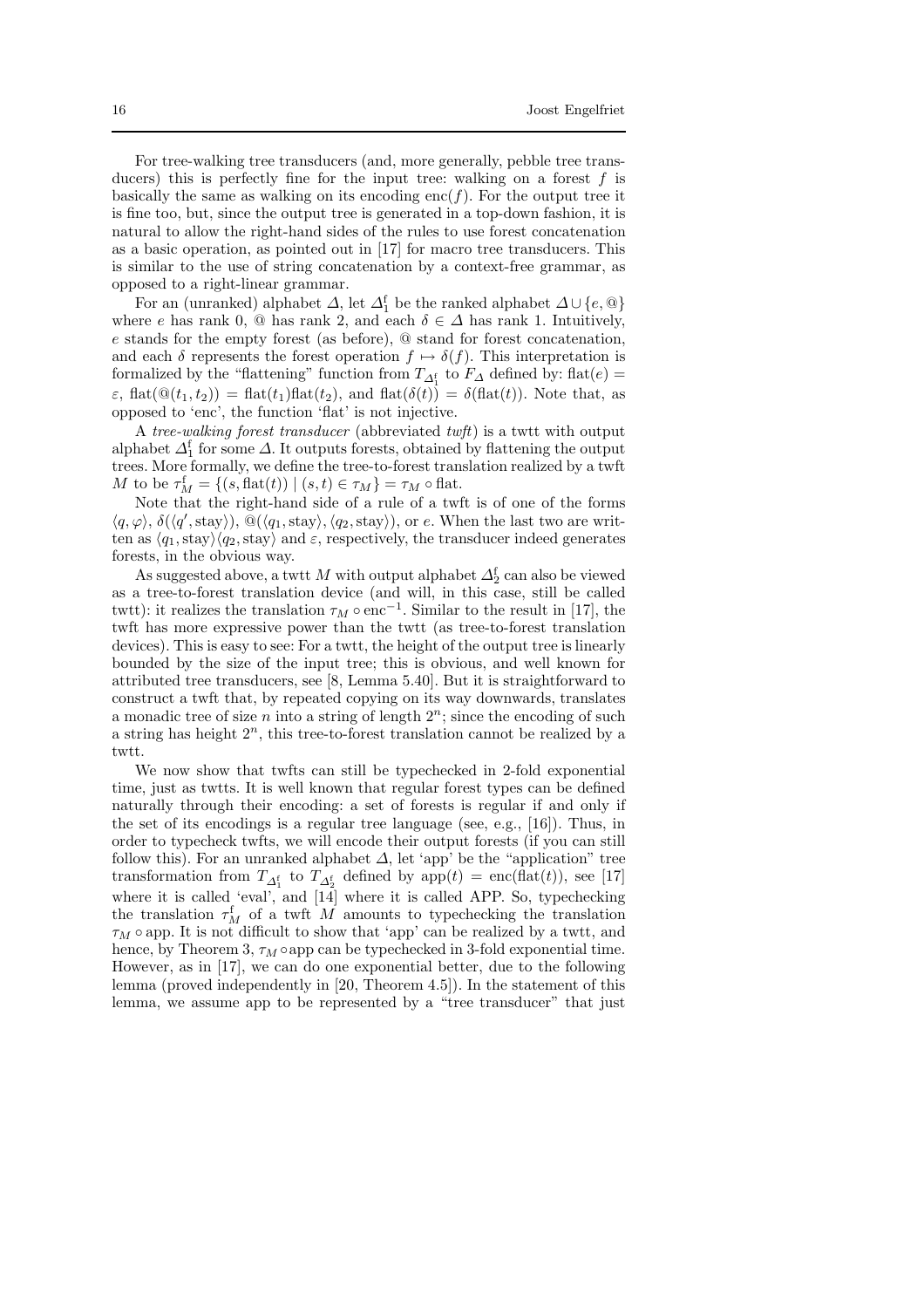consists of the alphabet  $\Delta$ ; thus, the lemma states that there is an algorithm that constructs in polynomial time, for an alphabet  $\Delta$  and a regular tree grammar  $G_{\text{out}}$  with terminal alphabet  $\Delta_2^{\text{f}}$ , a regular tree grammar  $G_{\text{in}}$  such that  $L(G_{\text{in}}) = \text{app}^{-1}(L(G_{\text{out}})).$ 

#### Lemma 4 Inverse type inference is solvable for app in polynomial time.

*Proof* Let  $G_{\text{out}} = (N, \Delta_2^f, R, \mathcal{S})$  be a regular tree grammar, without chain productions. Thus, its productions are of the form  $X \to \delta(Y, Z)$  or  $X \to e$ . We construct a regular tree grammar  $G_{\text{in}} = ((N \times N) \cup {\hat{S_0}}, \hat{A_1}, R', \{S_0\})$ with  $L(G_{\text{in}}) = \text{app}^{-1}(L(G_{\text{out}}))$ , as follows. The nonterminals of  $G_{\text{in}}$  are pairs of nonterminals of  $G_{\text{out}}$ , together with a new (initial) nonterminal  $S_0$ . The rules of  $G_{\text{in}}$  in  $R'$  are

$$
S_0 \to \langle S, E \rangle \qquad \text{with } S \in \mathcal{S} \text{ and } E \to e \text{ in } R
$$
  

$$
\langle X, Z \rangle \to \mathbb{Q}(\langle X, Y \rangle, \langle Y, Z \rangle) \qquad \text{with } X, Y, Z \in N
$$
  

$$
\langle X, Z \rangle \to \delta(\langle Y, E \rangle) \qquad \text{with } X \to \delta(Y, Z), E \to e \text{ in } R
$$
  

$$
\langle X, X \rangle \to e \qquad \text{with } X \in N.
$$

Clearly,  $G_{\text{in}}$  can be constructed from  $G_{\text{out}}$  in polynomial time. For a tree t over  $\Delta_2^f$  and a nonterminal Y of  $G_{\text{out}}$ , let  $t_Y$  denote the tree obtained from t by changing the label  $e$  of its rightmost leaf into Y. It can be shown that, for every tree s over  $\Delta_1^{\text{f}}$ ,  $\langle X, Y \rangle$  generates s in  $G_{\text{in}}$  if and only if X generates  $app(s)$ <sub>Y</sub> in  $G_{\text{out}}$ , which shows that  $L(G_{\text{in}}) = app^{-1}(L(G_{\text{out}}))$ . The proof of the statement is by structural induction on s. The cases  $s = e$  and  $s = \delta(s')$ are straightforward. In the case where  $s = \mathcal{Q}(s_1, s_2)$  one needs the fact that  $app(\mathbb{Q}(s_1, s_2))$  is obtained from  $app(s_1)$  by replacing its rightmost leaf with app $(s_2)$ ; and hence, app $(\mathbb{Q}(s_1, s_2))_Z$  is obtained from app $(s_1)_Y$  by replacing Y with app $(s_2)_Z$ . □

From this lemma, Theorem 2, and the proof of Theorem 3, we immediately obtain the following result.

Corollary 2 A composition of  $k - 1$  tree-walking tree transducers and one tree-walking forest transducer can be typechecked in  $(k + 1)$ -fold exponential time.

Similarly, from the above lemma, the second statement of Theorem 4, and the proof of Theorem 3, we obtain that Theorem 4 also holds for  $k$ -pebble forest transducers. As for the twft, a k-pebble forest transducer is defined to be a k-pebble tree transducer M with output alphabet  $\Delta_1^f$  for some  $\Delta$ ; typechecking its tree-to-forest translation  $\tau_M^{\text{f}} = \tau_M \circ \text{flat}$  amounts to typechecking  $\tau_M \circ$  app.

Corollary 3 For fixed k, k-pebble forest transducers can be typechecked in  $(k+2)$ -fold exponential time.

It should now be clear that, due to the generality of Lemma 4, a similar result can be shown for any tree transducer formalism for which the complexity of typechecking is known through the inverse type inference problem: the complexity of typechecking the corresponding forest transducers differs by a polynomial from the one for the tree transducers. For macro tree transducers this is the result of [17].